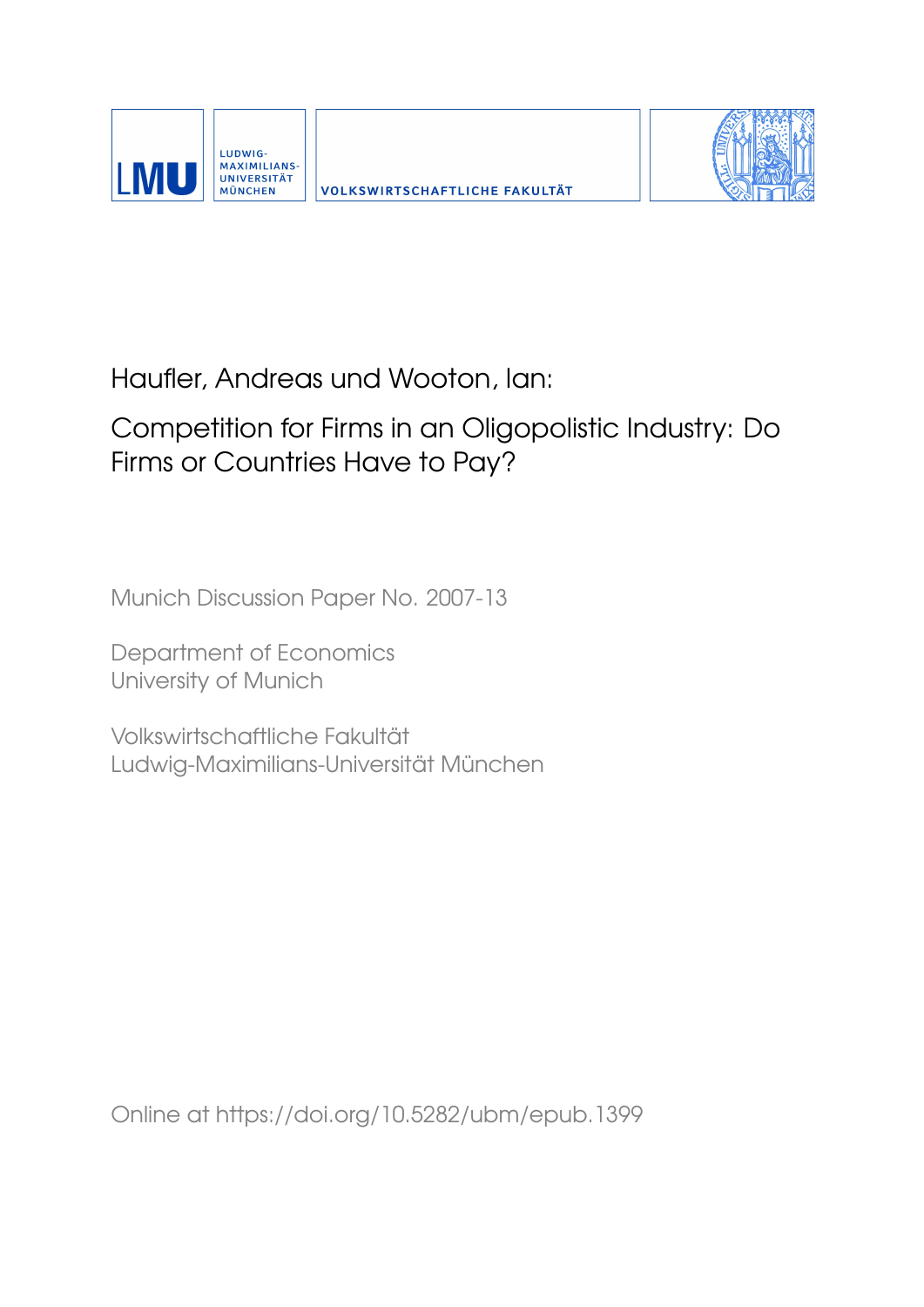# Competition for Firms in an Oligopolistic Industry: Do Firms or Countries Have to Pay?<sup>∗</sup>

Andreas Haufler

Ian Wooton

University of Munich and CESifo

University of Strathclyde and CESifo

March 2007

#### Abstract

We set up a model of generalised oligopoly where two countries of different size compete for an exogenous, but variable, number of identical firms. The model combines a desire by national governments to attract internationally mobile firms with the existence of location rents that arise even in a symmetric equilibrium where firms are dispersed. As economic integration proceeds, equilibrium taxes decline, switching from positive to negative levels, and then rise as trade costs fall even further. A range of trade costs is identified where economic integration raises the welfare of the small country, but lowers welfare in the large country.

Keywords: tax and subsidy competition, oligopolistic markets

JEL Classification: H25, H73, F15, F23

<sup>∗</sup>We thank Rainald Borck, Ben Ferrett, Kai Konrad and participants at the Asia Pacific Trade Seminar, Kobe and in seminars at Berlin, Munich and Nuremberg for helpful discussions. This paper was started when the second author visited the Center for Economic Studies at the University of Munich and continued when the first author was visiting the University of Strathclyde. We thank both institutions for their hospitality.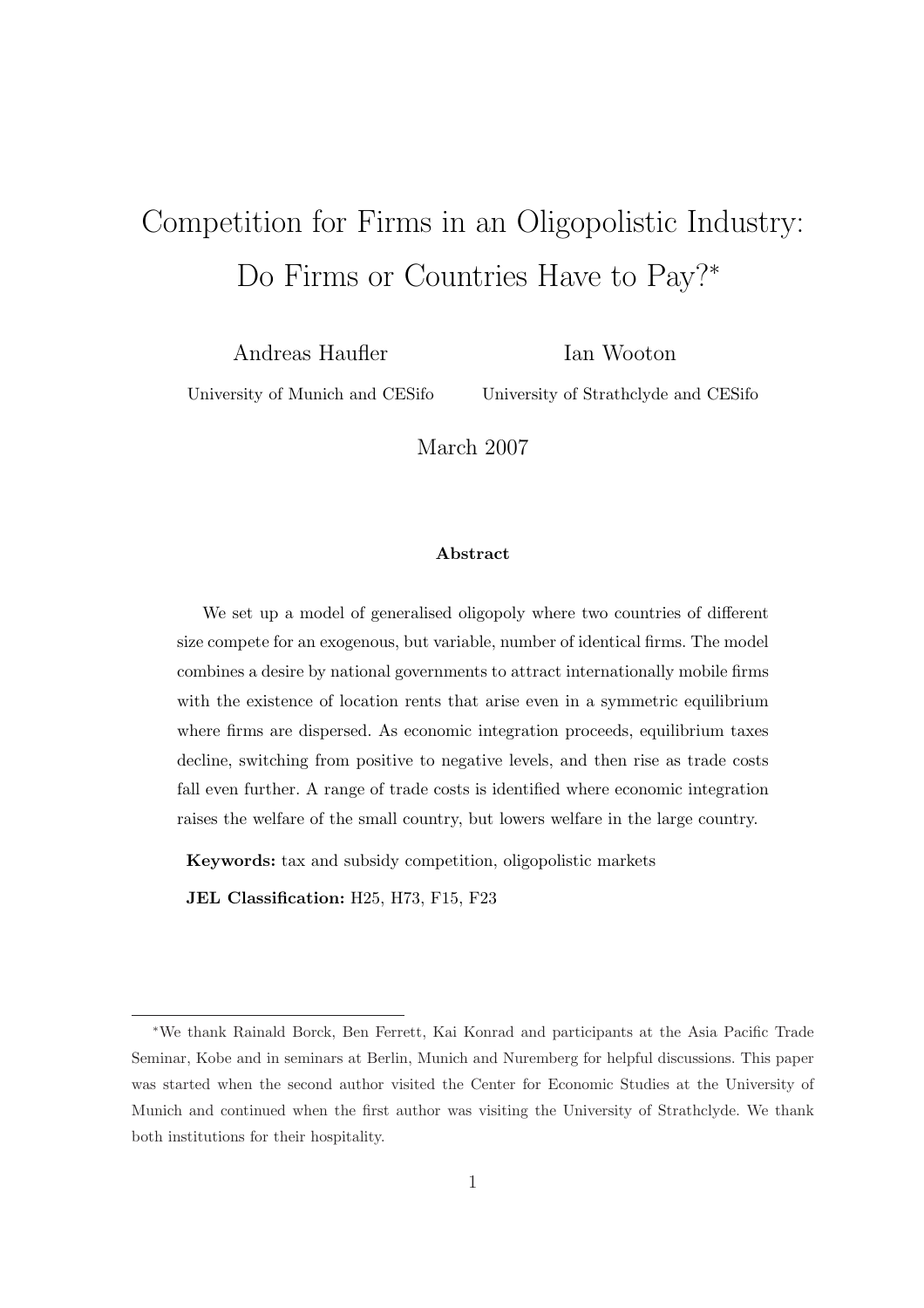## 1 Introduction

The rise in foreign direct investment and the increasing role played by large, multinational firms have been amongst the most important developments in the world economy over the last three decades. These changes have had profound effects on the overall stance that governments have taken towards the location of mobile firms in their jurisdictions. This is reflected in the policies adopted to influence the investment decisions of these firms.

One policy area where these developments can be seen is in corporate taxation. Table 1 shows that nominal and effective average rates of corporation tax have fallen significantly over the last two decades. Moreover the figures in the table are likely to overestimate the taxes actually paid by mobile, multinational firms. Hines (2005), for example, presents evidence that the effective tax rates paid by U.S.-based multinationals have fallen more strongly during the period 1982-1999 than their host countries' statutory tax rates. This indicates that multinationals have been able to shift part of their profits to low-cost countries, or that they receive specific tax breaks in the host countries (or both).<sup>1</sup>

A second policy area where an increased "bargaining power" of mobile firms  $vis-\hat{a}-vis$ host governments appears is state aid for the location of new plants or the expansion of existing ones. Such investment subsidies have become commonplace, in particular in sectors that combine the use of modern technologies with the creation of new jobs. This is well documented in the European Union (EU), where state aid given by member states to individual enterprises in their jurisdiction must be approved by the European Commission. Table 2 lists 15 cases in the years 2001-2004 alone where substantial investment subsidies, typically accounting for 10-30% of the present value of the investment, have been approved by the EU Commission.<sup>2</sup>

<sup>1</sup>There is growing empirical evidence for profit shifting by multinationals; see Hines (1999) for a survey. Discriminatory tax breaks granted to multinational firms are a major current policy issue at both the OECD and the EU level. The EU's Primarolo Report (1999) and the OECD (2000) list many examples of discriminatory tax preferences in favour of multinational enterprises.

<sup>2</sup>Note that the subsidy payments collected in Table 2 cover only direct monetary transfers and thus represent merely a lower bound for the overall value of the incentive package. The latter often includes additional measures, such as the free provision of public infrastructure. See Davies (2005,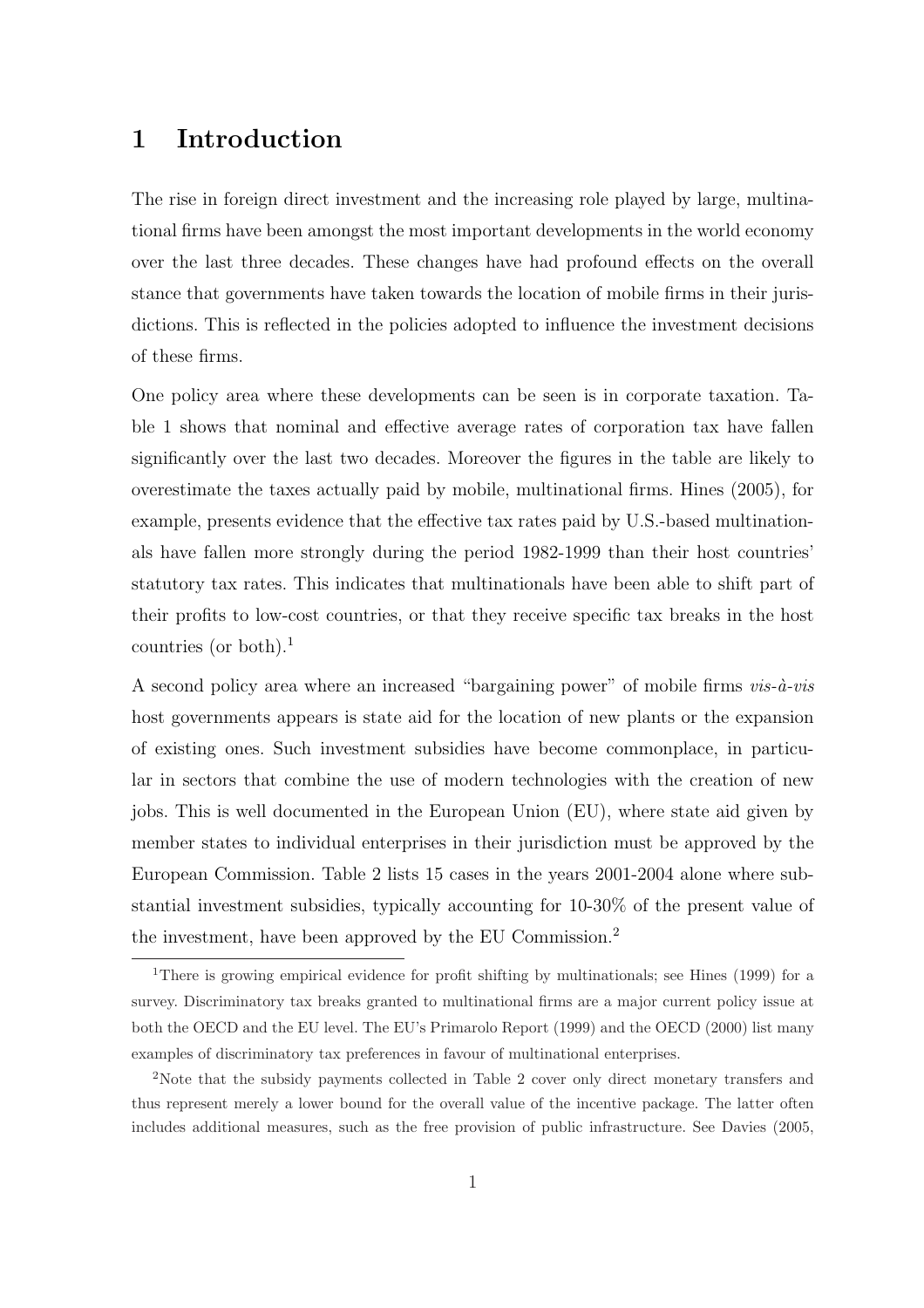|                                            |                     | statutory |          | effective                     |      |      |  |  |
|--------------------------------------------|---------------------|-----------|----------|-------------------------------|------|------|--|--|
|                                            | $\text{tax rate}^a$ |           |          | average tax rate <sup>b</sup> |      |      |  |  |
|                                            | 1985                | 1995      | 2005     | 1985                          | 1995 | 2005 |  |  |
| large countries $(> 20$ million)           |                     |           |          |                               |      |      |  |  |
| Australia                                  | 50                  | 36        | 30       | 37                            | 31   | 26   |  |  |
| Canada                                     | 45                  | 36        | 36       | 28                            | 28   | 28   |  |  |
| France                                     | 50                  | 37        | 34       | 34                            | 27   | 25   |  |  |
| Germany                                    | 63                  | 57        | 38       | 45                            | 41   | 32   |  |  |
| Italy                                      | 46                  | 52        | 37       | 31                            | 36   | 26   |  |  |
| Japan                                      | 56                  | 50        | 40       | 45                            | 40   | 32   |  |  |
| Spain                                      | 35                  | 35        | 35       | 27                            | 24   | 26   |  |  |
| United Kingdom                             | 40                  | 33        | 30       | 28                            | 26   | 24   |  |  |
| United States                              | 50                  | 39        | 39       | 32                            | 29   | 29   |  |  |
| $\varnothing$ large countries <sup>c</sup> | 48.3                | 41.7      | $35.4\,$ | 34.1                          | 31.3 | 27.6 |  |  |
| small countries $(20 million)$             |                     |           |          |                               |      |      |  |  |
| Austria                                    | 61                  | 34        | 25       | 37                            | 24   | 22   |  |  |
| Belgium                                    | 45                  | 40        | 34       | 35                            | 31   | 26   |  |  |
| Finland                                    | 60                  | 25        | 26       | 45                            | 19   | 21   |  |  |
| Greece                                     | 44                  | 40        | 32       | 36                            | 33   | 21   |  |  |
| Ireland                                    | 10                  | 10        | 13       | $\overline{5}$                | 8    | 11   |  |  |
| Netherlands                                | 43                  | 35        | 32       | 34                            | 28   | 25   |  |  |
| Norway                                     | 51                  | 28        | 28       | 36                            | 24   | 24   |  |  |
| Portugal                                   | 55                  | 40        | 28       | 48                            | 29   | 20   |  |  |
| Sweden                                     | 60                  | 28        | 28       | 45                            | 21   | 21   |  |  |
| Switzerland                                | 35                  | 35        | 34       | 26                            | 26   | 25   |  |  |
| $\varnothing$ small countries <sup>c</sup> | 46.4                | 31.5      | 28.0     | 34.7                          | 24.3 | 21.6 |  |  |
| $\varnothing$ all countries <sup>c</sup>   | 47.3                | 36.3      | 31.5     | 34.4                          | 27.6 | 24.4 |  |  |

Table 1: Corporate taxation in OECD countries

<sup>*a*</sup> including local taxes

<sup>b</sup> base case: real discount rate:  $10\%$ , inflation rate:  $3.5\%$ , depreciation rate:  $12.25\%$ , rate of economic rent: 10% (financial return: 20%)

 $c$  unweighted average

Source: Devereux et al. (2002)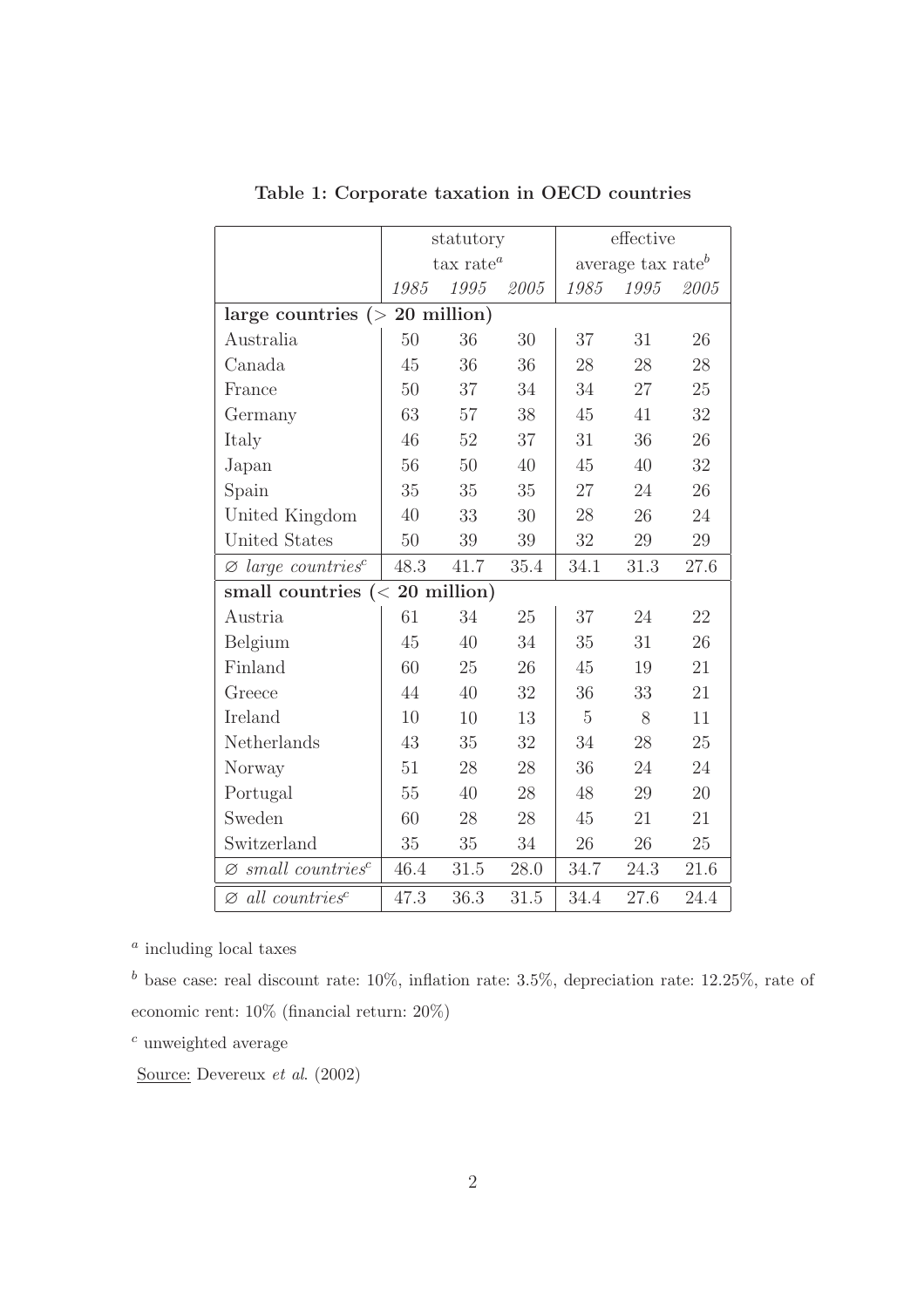|                               | Date of  | Host country                               | State aid          | Aid inten-    |
|-------------------------------|----------|--------------------------------------------|--------------------|---------------|
| Company ( $\text{sector}^a$ ) | approval | $\left(\text{city} / \text{region}\right)$ | (million $\in^b$ ) | sity $(\%)^c$ |
| Nissan                        | 01/2001  | U.K. (Sunderland)                          | 60                 | 18.6          |
| Volkswagen                    | 07/2001  | Germany (Dresden)                          | 75                 | 12.3          |
| Daimler Chrysler              | 12/2001  | Germany (Thuringia)                        | 57                 | 30.9          |
| Infineon (semiconductors)     | 04/2002  | Germany (Saxony)                           | 219                | 19.8          |
| <b>ST</b> Microelectronics    | 04/2002  | Italy (Sicily)                             | 542                | 26.3          |
| Renault                       | 06/2002  | Spain (Valladolid)                         | 18                 | 14.3          |
| Vauxhall                      | 09/2002  | U.K. (Ellesmere Port)                      | 15                 | 6.4           |
| Iveco (utility vehicles)      | 10/2002  | Italy (Puglia)                             | 109                | 44.0          |
| <b>BMW</b>                    | 12/2002  | Germany (Leipzig)                          | 363                | 30.1          |
| Solar World (solar cells)     | 03/2003  | Germany (Saxony)                           | 73                 | 35.0          |
| <b>BMW</b>                    | 05/2003  | Austria (Steyr)                            | 16                 | 15.3          |
| Volkswagen                    | 06/2003  | Spain (Navarra)                            | 20                 | 6.4           |
| AMD (microelectronics)        | 02/2004  | Germany (Saxony)                           | $545^d$            | $22.7^{d}$    |
| DHL Airways (logistics)       | 04/2004  | Germany (Leipzig)                          | 70                 | 28.0          |
| Peugeot Citroen               | 09/2004  | $U.K.$ (Ryton)                             | 30                 | 9.8           |

Table 2: Approved investment subsidies in EU member states (2001-2004)

<sup>*a*</sup> automobiles, unless otherwise stated  $b$  1 British Pound is converted to 1.5  $\in$  $c$  present value of state aid divided by present value of investment  $d$  upper limit

Source: Official Journal of the European Communities, C and L (http://eur-lex.europa.eu)

In the present paper we take an integrated view of these simultaneous developments. If investment subsidies and corporate tax payments are viewed together and compared in present-value terms, in many cases it is not clear whether firms actually make net tax payments to their host countries or if, instead, governments pay mobile firms to locate within their jurisdictions. Therefore one of the main goals of our analysis is to identify the conditions in equilibrium under which payments flow from firms to countries and when the reverse occurs. We do so in a model that incorporates a desire on the part of national governments to attract internationally mobile firms, but also gives governments the ability to tax the location rents earned by firms.

More specifically, we set up a model of generalised oligopoly where two countries com-

Table 1) for a similar collection of investment subsidies granted by the U.S. states.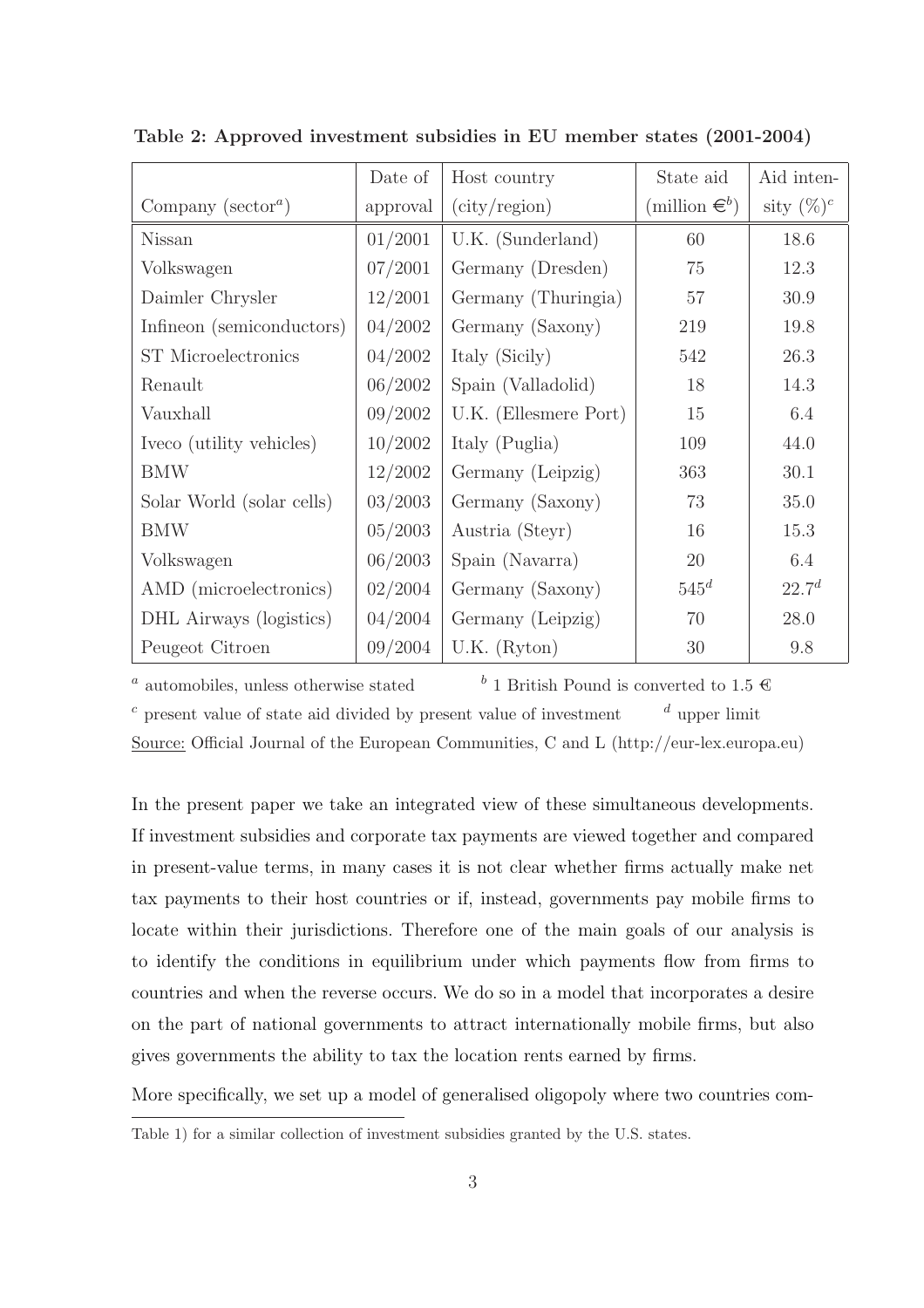pete for an exogenous, but variable, number of identical firms. Governments want to attract firms to their jurisdiction in order to save on trade costs and thereby reduce consumer prices. This gives them an incentive to offer subsidies to mobile firms. At the same time, there are location rents for the firms. These arise because any firm that moves from one country to the other will face a different number of firms in its new location, and the changed competitive environment will affect its profits. There is a positive location rent if such a firm would suffer a fall in profits from moving out of its current location and the host government has an opportunity to grab this rent through taxes. Whether taxes are positive or negative in the location equilibrium depends on the interplay of these two forces. Our model is simple enough to allow us to derive reduced-form expressions for the equilibrium tax rates on mobile firms, even in the case where countries are of asymmetric size. A core question raised in our analysis is how economic integration (a fall in trade costs) affects tax rates and welfare in the large and in the small country. We find that equilibrium tax rates in both countries are positive at high levels of trade costs, then fall to negative values (i.e. location subsidies) as economic integration proceeds, and finally rise again when trade costs fall even further. Similarly welfare levels are first falling and then rising again when trade costs are continuously reduced. Importantly, there is a range of trade costs where economic integration raises the welfare of the small country, but lowers welfare in the large country.

Our model is related to two strands in the literature that have so far developed independently, and have led to rather different conclusions. A first set of papers focuses on the competition of potential host countries for a single multinational firm. In these models the equilibrium policy generally involves a location subsidy to the firm. Reasons why countries (or states) will want to attract firms include: scale economies in the provision of public goods and services, in conjunction with a mobile workforce (Black and Hoyt, 1989); positive spillovers from employment in the host jurisdiction (Haaparanta, 1996; Davies, 2005); savings in trade costs (Haufler and Wooton, 1999); or technological backwardness (Fumagalli, 2003). Recent work has shown, however, that these results change when an indigenous firm is already operating in one of the countries (Bjorvatn and Eckel, 2006) or when countries compete for two mobile firms, rather than one (Ferrett and Wooton, 2005). In the latter case countries may even be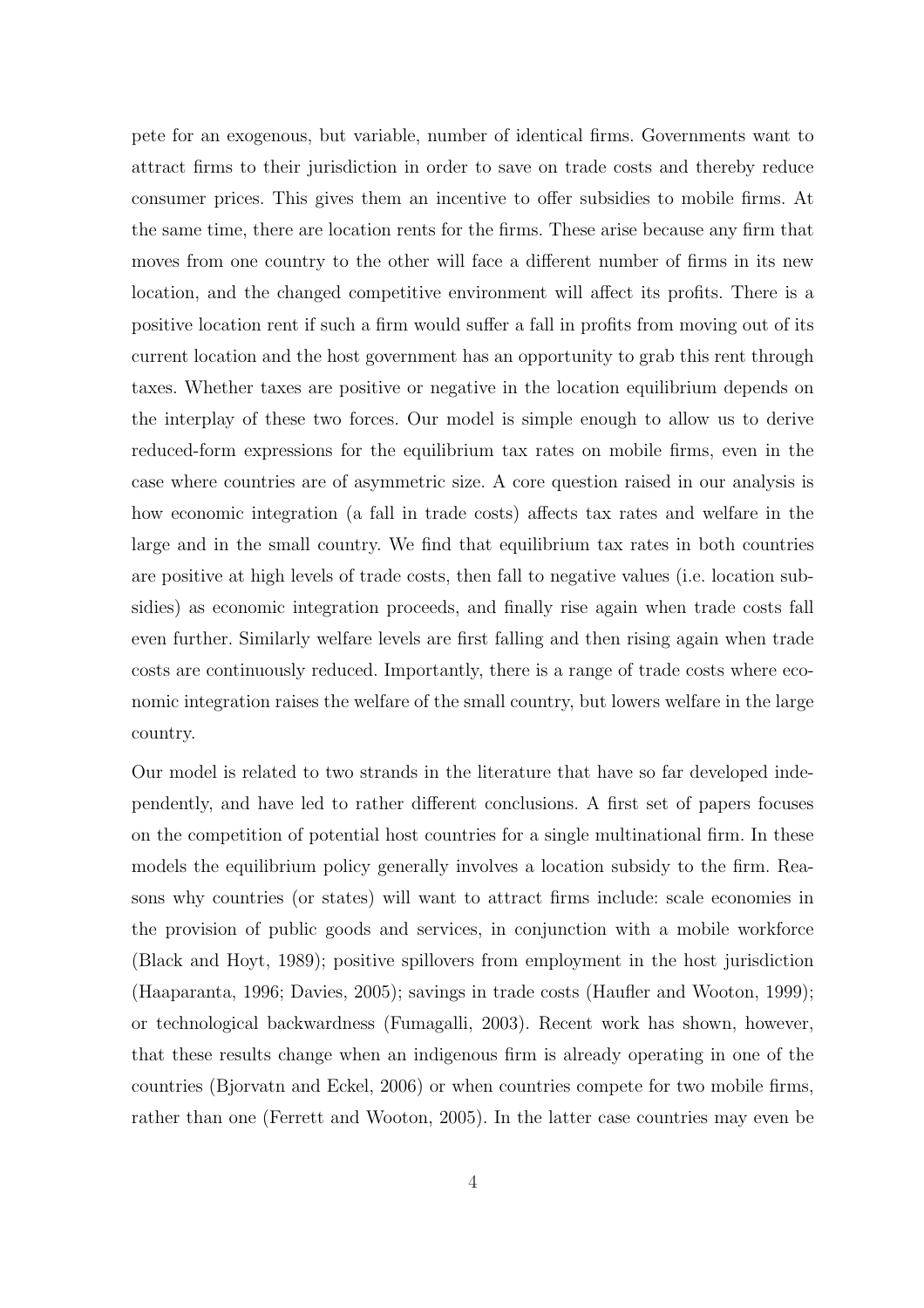able to tax away all profits in the non-cooperative tax equilibrium. A general feature of these models is that they involve the comparison of discrete equilibrium allocations and analyse specific scenarios that are difficult to compare or generalise.

A second literature strand has analysed tax competition for internationally mobile firms in models of the new economic geography (Kind et al., 2000; Baldwin and Krugman, 2004; Ottaviano and van Ypersele, 2005; Borck and Pflüger, 2006). These models employ a framework of monopolistic competition where otherwise identical firms produce different varieties of a composite good.<sup>3</sup> This literature has stressed that agglomeration rents can be taxed, at positive levels, by the government of a 'core country'. However, this result applies only in the special case where all firms are agglomerated in one country, whereas subsidies are paid in equilibrium when firms are regionally dispersed. In contrast the present model focuses only on interior location equilibria and shows that positive tax rates can arise even if firms are fully dispersed in equilibrium.

Our analysis develops as follows. In section 2 we present the basic model. Section 3 analyses the non-cooperative tax equilibrium and the allocation of firms in the case where countries are symmetric and in the case where they differ in size. Section 4 analyses the welfare effects of economic integration, again differentiating between the scenarios of symmetric and of asymmetric countries. In section 5 we analyse the robustness of our results by incorporating profit income and an excess burden of taxation into the objective function of national governments. Section 6 discusses the results and relates them to the existing literature. Section 7 concludes.

## 2 The model

#### 2.1 Consumers

We consider a region with two countries  $a$  and  $b$ , which compete to attract a fixed number of firms. These firms produce an homogeneous good, labelled  $x$ , in an oligopolistic industry. A second, private good, the numeraire commodity  $z$ , is produced under con-

<sup>&</sup>lt;sup>3</sup>For an extension that accounts for firm heterogeneity, see Burbidge *et al.* (2006). Another related analysis is Fuest (2005) who studies the implications for tax policy when economic integration reduces trade barriers but also increases the foreign ownership share of domestic firms.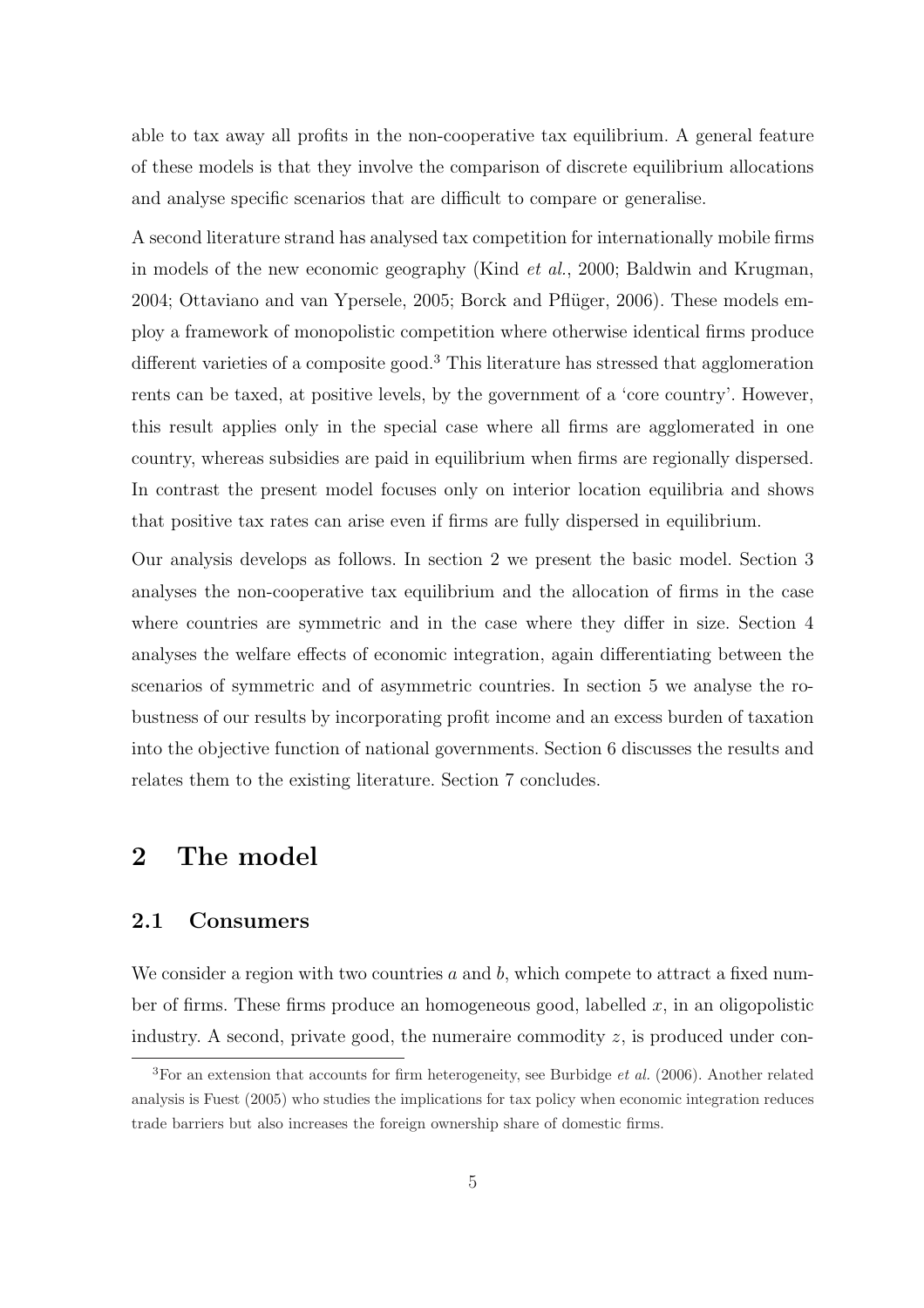ditions of perfect competition. Consumers in both countries have identical preferences for the goods, given by

$$
u_i = \alpha x_i - \frac{\beta}{2} x_h^2 + z, \qquad i \in \{a, b\}.
$$
 (1)

The two countries potentially differ in size. The population of the region is normalised to unity and, without loss of generality, we take country a to be the larger of the two. Let there be  $n \geq 0.5$  consumers in country a and  $(1 - n)$  consumers in country b. In most of our analysis, the residents of countries  $a$  and  $b$  earn only wage income, while profit income accrues to capital owners that reside in a third (outside) country.<sup>4</sup> Every household in the region supplies a single unit of labour. The wage rate in each country is determined in the numeraire industry, which uses labour as the only input. Free trade in the numeraire good therefore equalises the wage across the countries as  $w$ . Moreover, total income from the business tax (as detailed below), denoted by  $T_i$ , is redistributed equally and in a lump-sum fashion to the consumers in each country. The budget constraint for a representative consumer in each of the two countries is then

$$
w + \frac{T_a}{n} = z + p_a x_a, \qquad w + \frac{T_b}{1 - n} = z + p_b x_b,
$$
 (2)

where  $p_i$  is the price of good x in country i. Utility maximisation leads to the inversedemand curves

$$
\alpha - \beta x_i = p_i, \qquad i \in \{a, b\}.
$$
\n(3)

Aggregating the demand for good  $x$  over all consumers yields market demand curves for each country, denoted  $X_i$ 

$$
X_a = \frac{n(\alpha - p_a)}{\beta}, \qquad X_b = \frac{(1 - n)(\alpha - p_b)}{\beta}.
$$
 (4)

When  $n > 0.5$ , the market demand curve of the larger country a is flatter than that of country  $b$ . In this sense market  $a$  is the more profitable one for firms, as we will see below.

#### 2.2 Firms

Each firm in the imperfectly competitive industry  $x$  requires one unit of capital to produce any output. There is a total of k units of capital in the world economy, implying

<sup>&</sup>lt;sup>4</sup>In section 5 we will consider the more general case where all profit income accrues to the residents of countries a and b.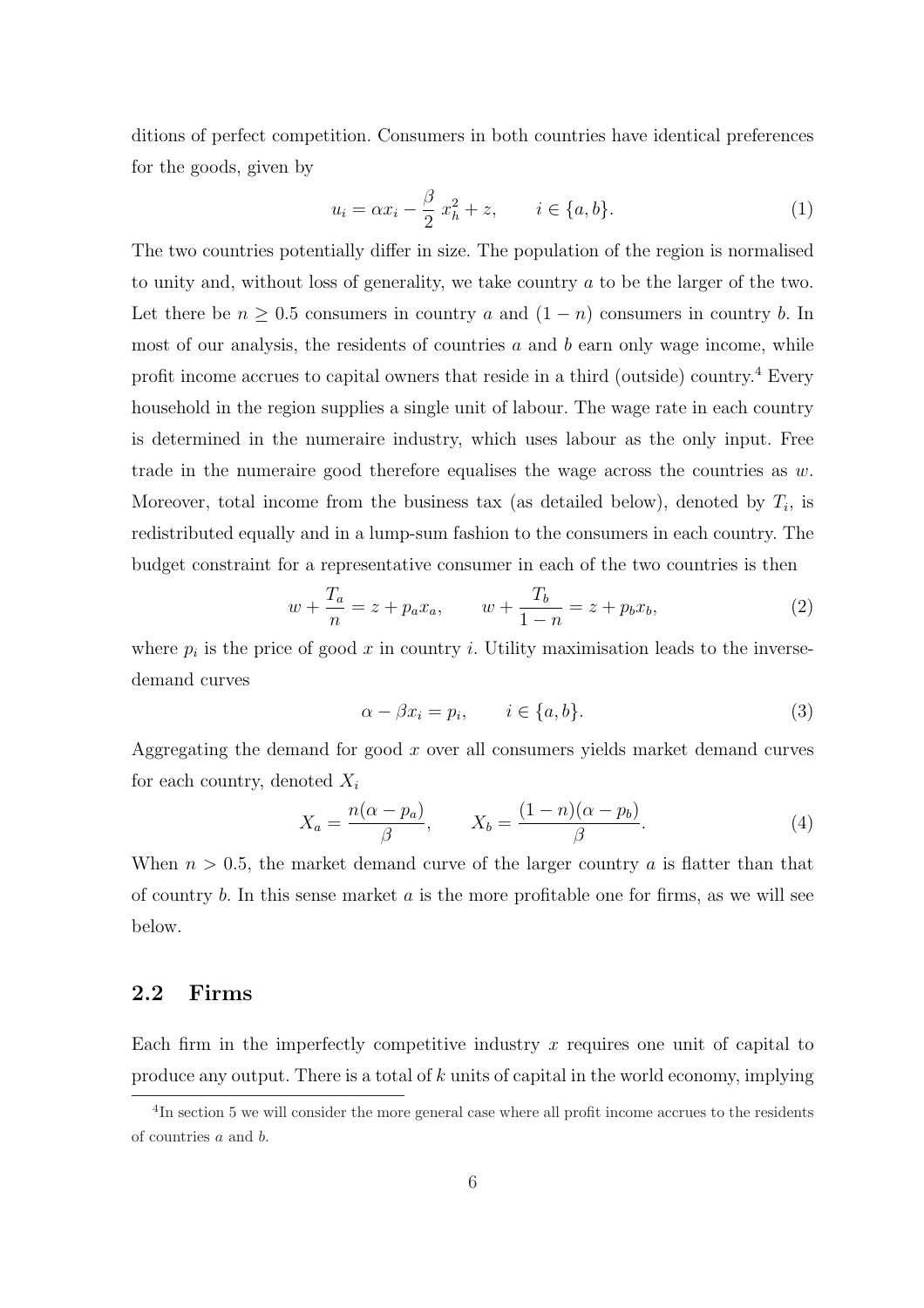that a maximum of  $k$  firms can engage in production.<sup>5</sup> There are fixed and identical costs of setting up operations in each of the two countries. This ensures that each firm will locate in only one country, if it enters the region at all.<sup>6</sup> The firms are assumed to be identical except with respect to the location of their production facilities. Location matters because, while all firms can sell their products in both countries, there are trade costs associated with exports to a firm's foreign market. Thus each country may be served by both "local" firms that produce domestically and "foreign" firms that are based in the other country.

We assume that labour is the only variable input. Each unit of output requires the efforts of a single worker and hence the marginal cost is  $w$ <sup>7</sup>. The cost of exporting each unit of output is  $\tau$ , which effectively raises the marginal cost of serving the foreign market to  $(w + \tau)$ . Firms are assumed to behave as Cournot competitors and are able to segment their markets, choosing the quantities to sell on their domestic and export markets independently.<sup>8</sup>

Capital owners choose output levels in each market in order to maximise the total profit of each firm (which equals the return to capital) :

$$
\pi_a = (p_a - w) x_{aa} + (p_b - w - \tau) x_{ba}, \n\pi_b = (p_a - w - \tau) x_{ab} + (p_b - w) x_{bb},
$$
\n(5)

where  $\pi_j$  is the pre-tax profit of a firm based in country j and  $x_{ij}$  represents sales in country i by a firm based in country  $j$   $(i, j \in \{a, b\})$ . Given that the marginal cost of exports is relatively higher than that for domestic sales, a firm's perceived marginal revenue in its export market must be comparably larger. In equilibrium, this will arise

 $5$ Our model treats k as a continuous variable. Hence the analysis only approximates the "true" model when the number of firms is small and the relocation of a single firm has discrete implications for the equilibrium allocation. This will be further discussed in section 6. The main advantage of this procedure is that we can derive equilibrium allocations and policies as continuous functions of exogenous model parameters.

 $^6\!$  For notational simplicity these fixed costs are suppressed in the equations below.

<sup>7</sup>Since wage costs are equalised between the two countries, they do not enter the location decision of firms in our model. For a recent analysis of tax competition for foreign direct investment which focuses on production cost differentials, see Davies (2005).

<sup>&</sup>lt;sup>8</sup>In equilibrium, firms will receive a lower producer price for their exports than for goods destined for the domestic market. The trade structure is simply a generalisation of the "reciprocal dumping" model of Brander and Krugman (1983).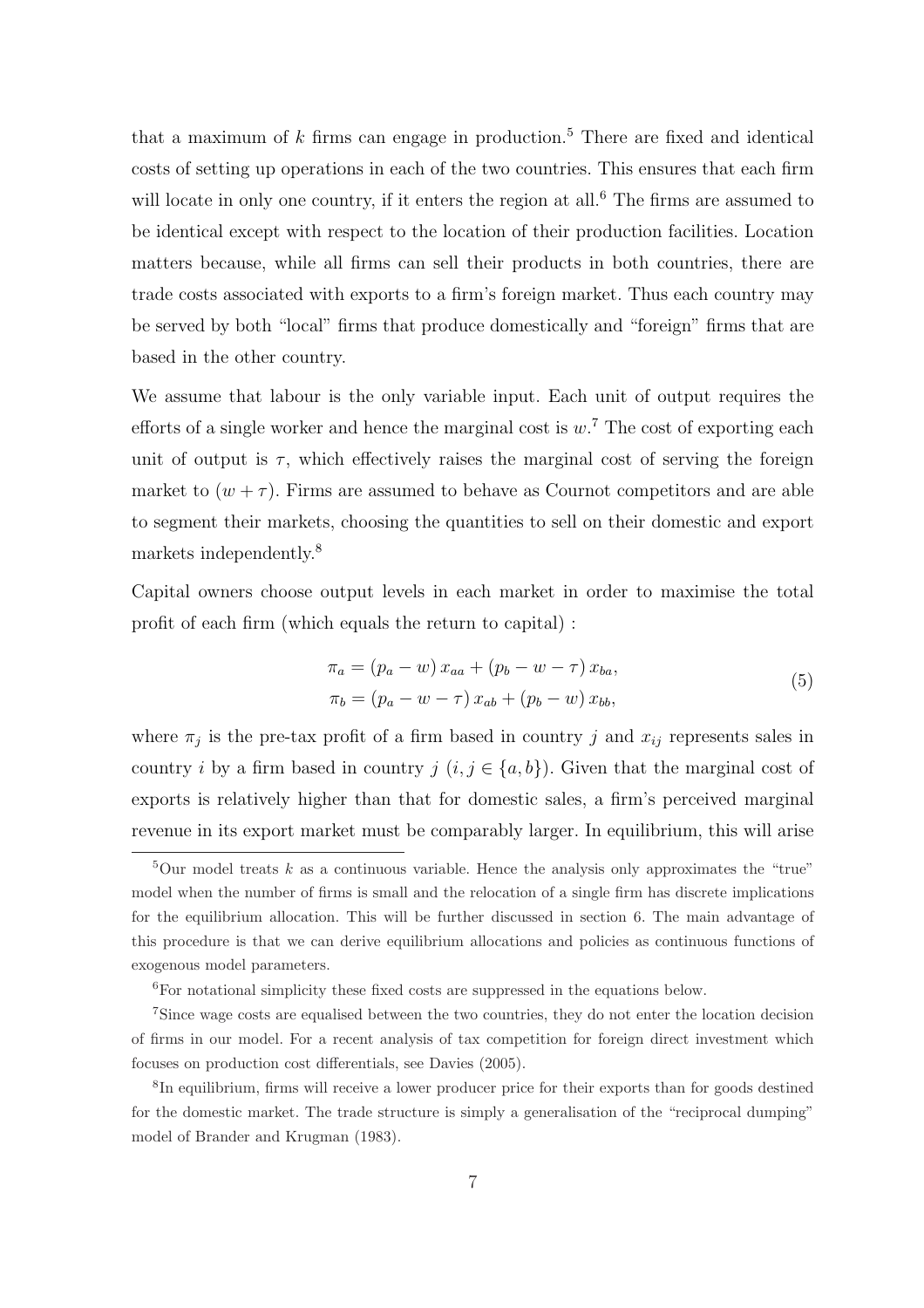when each foreign firm has a relatively smaller market share than that of a domestic firm (as perceived marginal revenue is inversely related to market share). Essentially, a firm is at a cost disadvantage in its export markets and will sell less than an indigenous rival.

Suppose that m firms are located in country a and the remaining  $(k-m)$  firms produce in country b. Maximising (5) taking into account demand (4), yields firm output levels:

$$
x_{aa} = \frac{n[\alpha - w + (k - m)\tau]}{\beta (k + 1)}; \quad x_{ba} = \frac{(1 - n)[\alpha - w - (1 + k - m)\tau]}{\beta (k + 1)};
$$
  

$$
x_{ab} = \frac{n[\alpha - w - (1 + m)\tau]}{\beta (k + 1)}; \quad x_{bb} = \frac{(1 - n)[\alpha - w + m\tau]}{\beta (k + 1)}.
$$

$$
(6)
$$

Note that  $x_{ab}/x_{aa}$ ,  $x_{ba}/x_{bb}$  < 1, confirming our assertion that a foreign firm's share of a market is always less than that of a local firm whenever there are trade costs  $(\tau > 0)$ .<sup>9</sup> The corresponding equilibrium market outputs and prices are:

$$
X_a = \frac{n [k(\alpha - w) - (k - m)\tau]}{\beta (k + 1)}; \quad X_b = \frac{(1 - n)[k(\alpha - w) - m\tau]}{\beta (k + 1)};
$$
  

$$
p_a = \frac{\alpha + kw + (k - m)\tau}{k + 1}; \qquad p_b = \frac{\alpha + kw + m\tau}{k + 1}.
$$

$$
(7)
$$

Notice that consumer prices in both countries fall when the total number of firms  $k$ increases and competition in the oligopolistic industry is thereby intensified. Moreover, for any given level of k, increasing m (the number of firms that locate in country  $a$ ) reduces the consumer price of good  $x$  in that country, but increases the price in country b. That is, whatever the size of the industry, having more firms producing locally intensifies domestic competition and drives down consumer prices.

Substituting (6) and (7) into (5) yields the pre-tax profits of firms located in each country:

$$
\pi_a = \frac{n \left[\alpha - w + (k - m)\tau\right]^2}{\beta \left(k + 1\right)^2} + \frac{(1 - n) \left[\alpha - w - (1 + k - m)\tau\right]^2}{\beta \left(k + 1\right)^2};
$$
\n
$$
\pi_b = \frac{n \left[\alpha - w - (1 + m)\tau\right]^2}{\beta \left(k + 1\right)^2} + \frac{(1 - n) \left[\alpha - w + m\tau\right]^2}{\beta \left(k + 1\right)^2}.
$$
\n(8)

<sup>&</sup>lt;sup>9</sup>As our model allows for differences in country size, this is not inconsistent with the possibility that a firm may sell more in its export market than at home.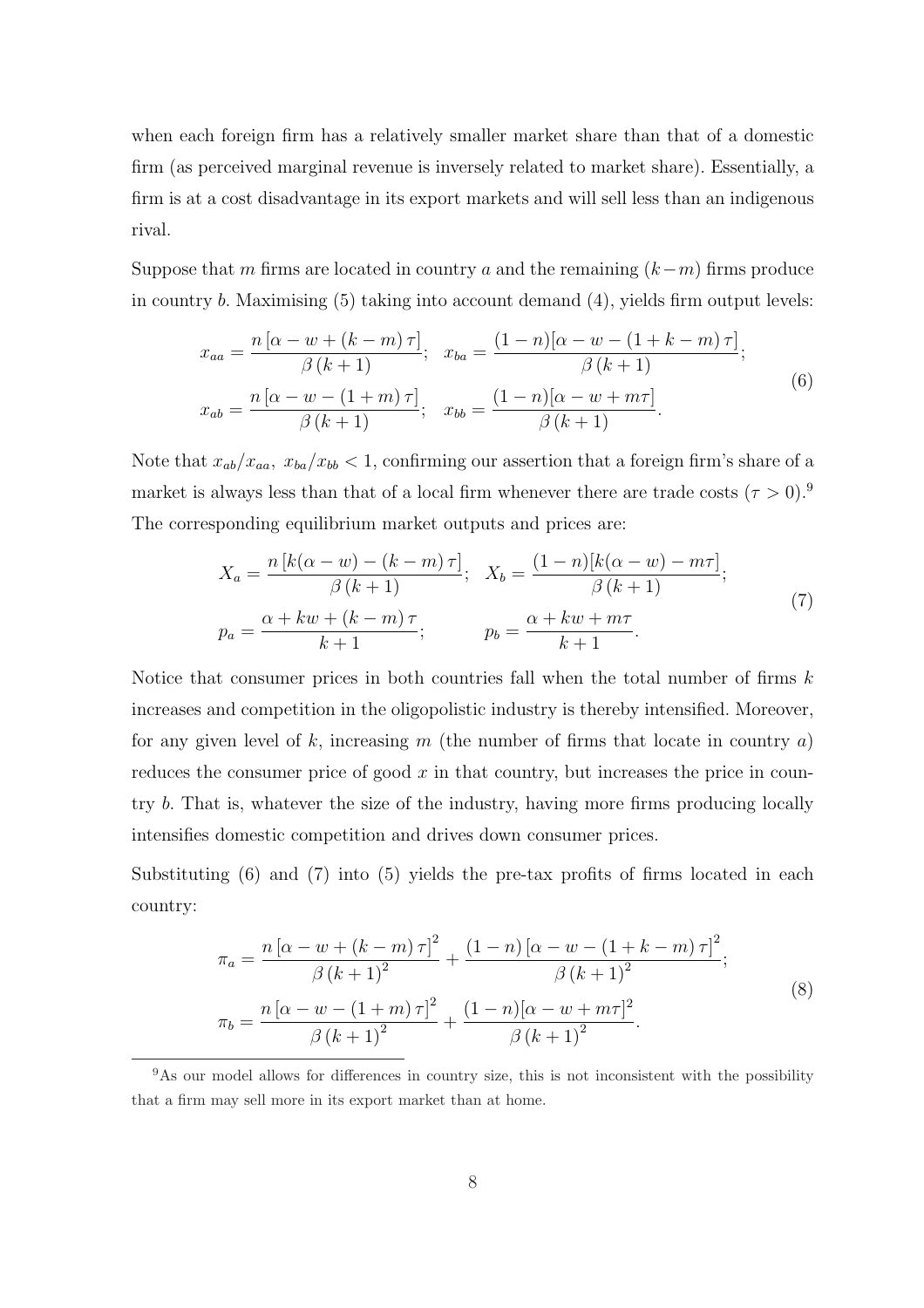We assume that profits are taxed at source by the host countries of the firms.<sup>10</sup> Let  $t_i$ be the lump-sum tax imposed on each firm by country i. Thus total tax revenues are

$$
T_a = t_a m \quad \text{for country } a \quad \text{and}
$$
  

$$
T_b = t_b (k - m) \quad \text{for country } b.
$$
 (9)

The tax differential between countries is  $\Delta \equiv t_a - t_b$ . In deciding upon where to invest, firms will compare profits net of taxes and locate in the more profitable country. The locational equilibrium for the industry will be characterised by  $\pi_a - t_a = \pi_b - t_b$ . Substituting  $(8)$  gives the equilibrium number of firms choosing to locate in country  $a$ .

$$
m = \frac{k}{2} + \frac{(2n-1)[2(\alpha - w) - \tau]}{2\tau} - \frac{\Delta\beta (k+1)}{2\tau^2}.
$$
 (10)

Suppose, initially, that each country charges the same tax, that is  $\Delta = 0$ . If the countries were the same size  $(n = 0.5)$ , it is clear from (10) that  $m = k/2$ , that is, the firms would be evenly split between the two locations. In the absence of trade costs, neither country has a locational advantage and  $m$  is undefined. When trade is costly and country  $a$  is relatively large  $(n > 0.5)$ , it attracts more than half of the firms. Differences in taxes will further affect the location of firms such that, if country  $a$  taxes firms more heavily than country b (that is,  $\Delta > 0$ ), a's share of the firms will be relatively smaller than it would otherwise be.

How is the international distribution of firms affected by changes in relative country size, trade costs, and tax differences? Partial differentiation of (10) yields:

$$
\frac{dm}{dn} = \frac{2(\alpha - w) - \tau}{\tau} > 0; \n\frac{dm}{d\tau} = \frac{-(2n - 1)(\alpha - w)}{\tau^2} + \frac{\Delta\beta (k + 1)}{\tau^3} \le 0; \n\frac{dm}{d\Delta} = \frac{dm}{dt_a} = \frac{-\beta (k + 1)}{2\tau^2} = -\frac{dm}{dt_b} < 0.
$$
\n(11)

We see from  $(11)$  that, as the asymmetry in country size  $(n)$  increases, country a attracts a greater share of the firms while the effect of rising trade costs on firm location

<sup>10</sup>There is a general agreement in the literature that international company taxation closely follows the source principle. This principle applies directly, if countries avoid international double taxation by exempting foreign-earned income from domestic tax. If countries grant an international tax credit instead, source taxation is still effective in many cases, because crediting applies only after profits have been repatriated and because countries do not rebate 'excess' taxes paid abroad.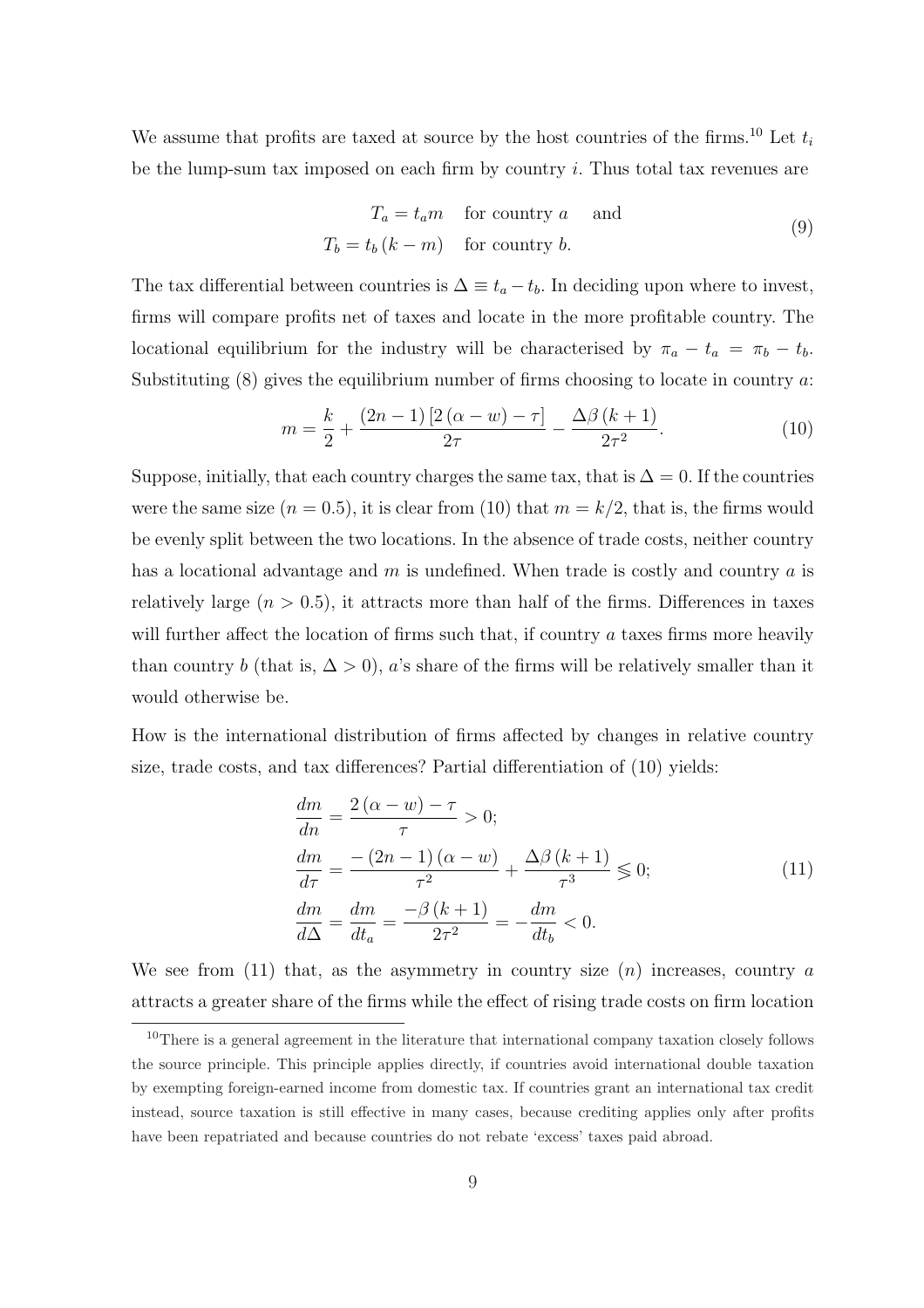is ambiguous. Whenever a is larger than b (i.e., that is  $n > 0.5$ ) the direct (first) effect of a rise in trade costs is to increase the international dispersion of firms, moving more firms to the smaller country. However, higher trade costs also imply that the impact of a given international tax differential becomes less important. If the large country levies the higher tax  $(\Delta > 0)$ , this isolated (second) effect works in the direction of increasing the number of firms in country a. Hence the net effect of changes in trade costs on the concentration of industry will only be determined once tax rates are endogenised in section 3.2. Lastly, increasing a country's tax clearly creates a disincentive for firms to locate there.

#### 2.3 Governments

The governments of countries  $a$  and  $b$  each impose lump-sum taxes on firms that locate within their respective jurisdictions. Importantly, these taxes can be negative, acting as subsidies to attract investment to a particular country. If revenues from the business tax are positive, then these are redistributed equally and in a lump-sum way to the residents in the country in which they are collected. The costs of a negative business tax are raised through lump-sum taxation of consumers. Recall that, despite their lump-sum character, business taxes still distort the location decision of internationally mobile firms [eq.  $(10)$ ].<sup>11</sup>

In addition to tax revenue, governments care about the consumer surplus of households in their jurisdictions. Substituting the equilibrium market prices for good x [see  $(7)$ ] into the linear market demand curves  $(4)$ , total consumer surplus, denoted  $S_i$ , in each of the two countries is given by

$$
S_a = \frac{n [k(\alpha - w) - (k - m)\tau]^2}{2\beta (k + 1)^2}, \qquad S_b = \frac{(1 - n) [k(\alpha - w) - m\tau]^2}{2\beta (k + 1)^2}.
$$
 (12)

It is straightforward to show that consumer surplus in both countries is rising in the total number of firms  $k$ , as this intensifies competition and reduces producer prices in both countries [cf. eq. (7)]. Moreover, a rise in m, the share of firms located in country a,

<sup>&</sup>lt;sup>11</sup>Introducing an *ad valorem* profit tax instead of a unit lump-sum tax on firms would complicate the algebra, but it would cause no further distortions and hence would not change any of our qualitative results. The assumption that lump-sum taxes are available to cover the costs of subsidies to firms will be relaxed in section 5.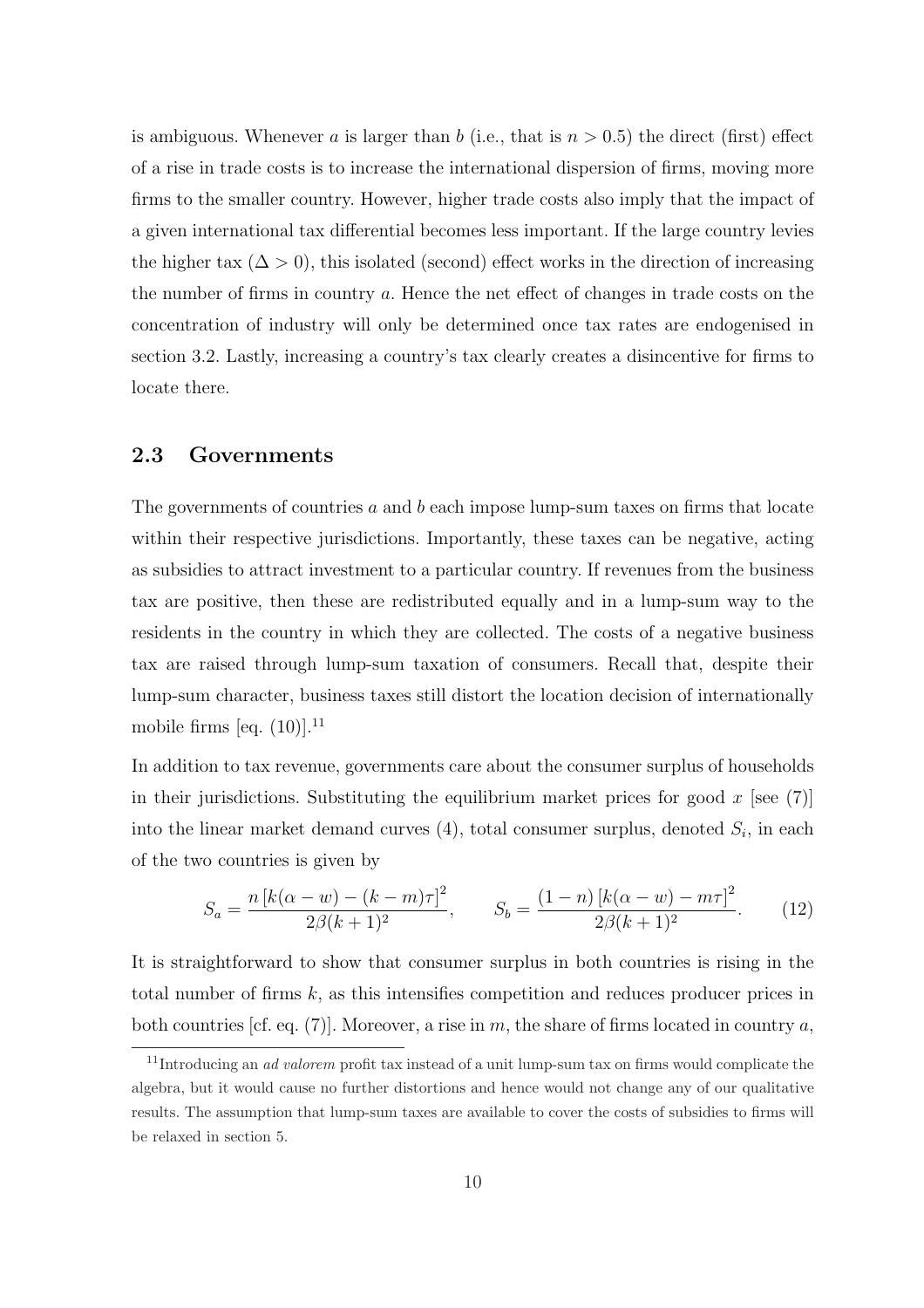raises consumer surplus in that country, but lowers it in country  $b$ , because, as we have already established, consumer prices are lower when more firms produce locally. This gives each nation an incentive to attract firms to its home jurisdiction.<sup>12</sup>

We initially assume that firms' profits accrue to the residents of a third country (but recall footnote 4). The objective of each government is then simply to maximise the sum of consumer surplus and tax revenue collected from locally producing firms. Consequently, the objective functions of the two governments are

$$
W_a = S_a + T_a, \qquad W_b = S_b + T_b. \tag{13}
$$

We substitute (9) and (12) in (13) and differentiate each country's welfare expression with respect to its own tax, using the derivative properties of  $m$  in (11). This gives the following first-order conditions for each country's tax rate:

$$
t_a = \frac{\tau\{\tau m[2(k+1) - n] - nk(\alpha - w - \tau)\}}{(k+1)^2 \beta};
$$
  
\n
$$
t_b = \frac{\tau\{\tau(k-m)[2(k+1) - (1-n)] - k(\alpha - w - \tau)\}}{(k+1)^2 \beta}.
$$
\n(14)

These expressions still include  $m$ , which is endogenous. To arrive at reduced-form expressions for the Nash equilibrium tax rates, eq. (10) must be substituted into the set of first-order conditions (14). To develop an intuition for our results we will first perform this analysis in the benchmark case of symmetric countries. In a second step, we progress to the more general case where countries differ in size.

## 3 Equilibrium taxes and location

#### 3.1 Benchmark: Symmetric countries

To analyse the benchmark case where countries are identical in all respects, we evaluate the first-order conditions for the two countries' optimal tax rates (14) at  $n = 0.5$  and

<sup>12</sup>Clearly, savings in transportation cost are only one (analytically convenient) example of why governments may want to attract internationally mobile firms. This motive could, for example, be replaced by technological linkages that exist between the oligopolistic industry  $x$  and the production of the numeraire good z. Such a setting would yield similar qualitative conclusions, but would involve a more complex analysis.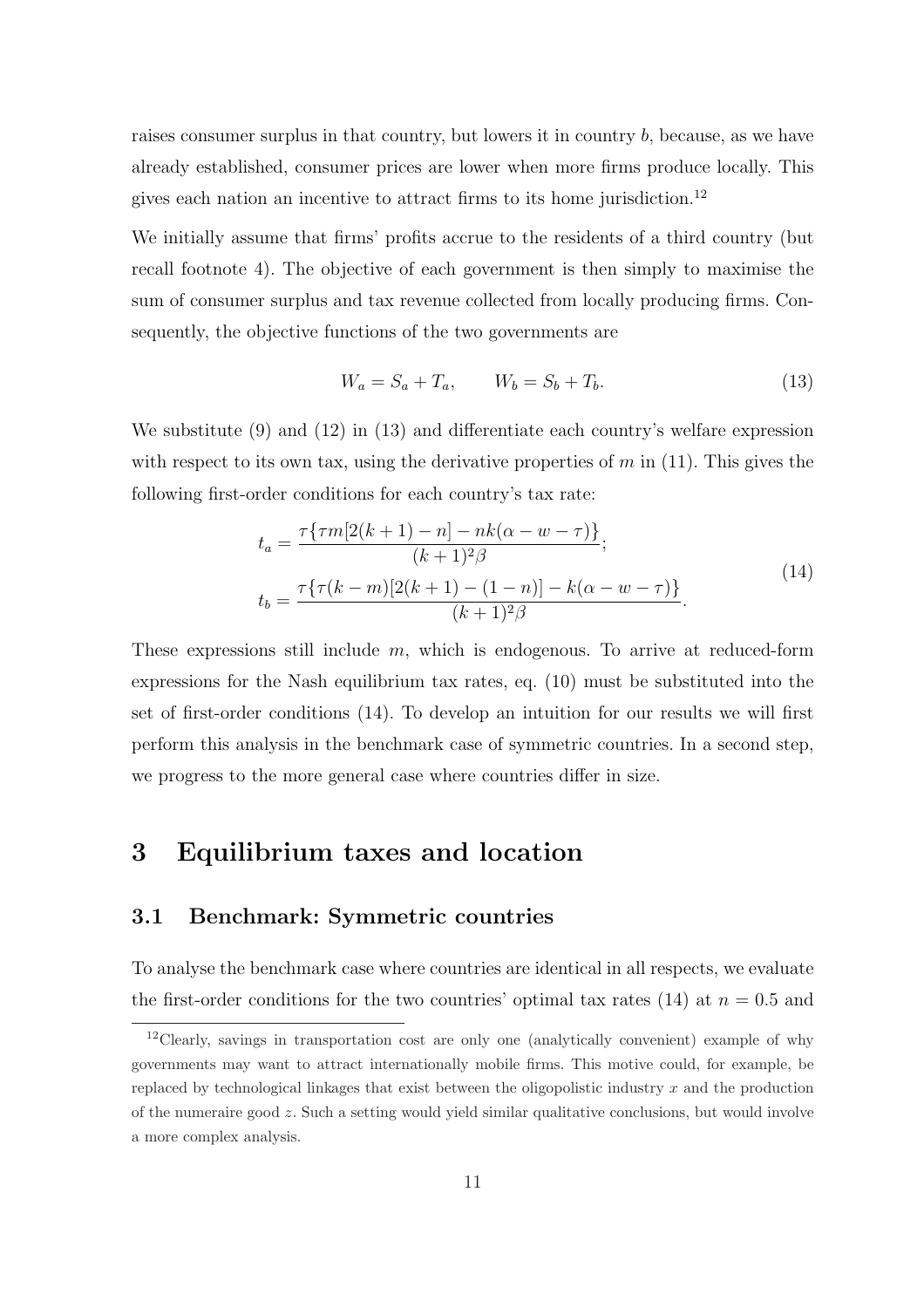substitute the equilibrium allocation of firms (10), again using this restriction. This yields best-response functions where each country's tax is a function of the tax set by the other nation's government:

$$
t_i(t_j) = \frac{k\tau\{4\tau(k+1) - [2(\alpha - w) - \tau]\}}{(k+1)\beta[8(k+1) - 1]} + t_j \frac{[4(k+1) - 1]}{[8(k+1) - 1]}, \ i, j \in \{a, b\}, \ i \neq j. \ (15)
$$

These symmetric, best-response functions have positive slopes, implying that an increase in one country's business tax rate will raise that of the other country.

Solving the pair of simultaneous equations yields closed-form solutions for the common Nash equilibrium tax rate:

$$
t^{s} = \frac{k\tau}{(k+1)\beta} \left[ \tau - \frac{2(\alpha - w) - \tau}{4(k+1)} \right],
$$
\n(16)

where the superscript  $s$  stands for the symmetric case. These equilibrium tax rates  $(16)$ reflect two fundamental effects that are at work in the present model.

The positive first term in the square brackets arises from a *competition effect*. Intuitively, starting from a symmetric equilibrium and moving one firm from country b to country a implies that each firm in country a now faces more intense competition in its home market. Since a firm's home market is relatively more profitable than its export market, the gross profits of each firm in country  $\alpha$  fall, whereas the gross profits of each firm that remains in country b rise. This profit differential implies that a location rent arises for each firm even in a fully symmetric equilibrium, in the sense that the next best alternative (i.e., relocation to the other country) involves lower gross profits. This location rent can be taxed by the host government without causing a firm to move to the other jurisdiction.<sup>13</sup> This competition effect becomes stronger with higher trade costs, as these increase the difference in profitability between the home and the foreign markets.

In contrast, the second term in the square brackets of  $(16)$  is the source of a negative, consumer-price effect. When an additional firm enters a country, consumer prices fall and, as discussed above, this provides each country with an incentive to offer location subsidies to firms.

<sup>&</sup>lt;sup>13</sup>Algebraically, this effect can be shown by differentiating the gross profits that each firm earns in a symmetric equilibrium [eq.  $(8)$ ] with respect to m. The resulting profit differential between a firm that is located in country b and one that is located in a is just equal to the first term in  $(16)$ .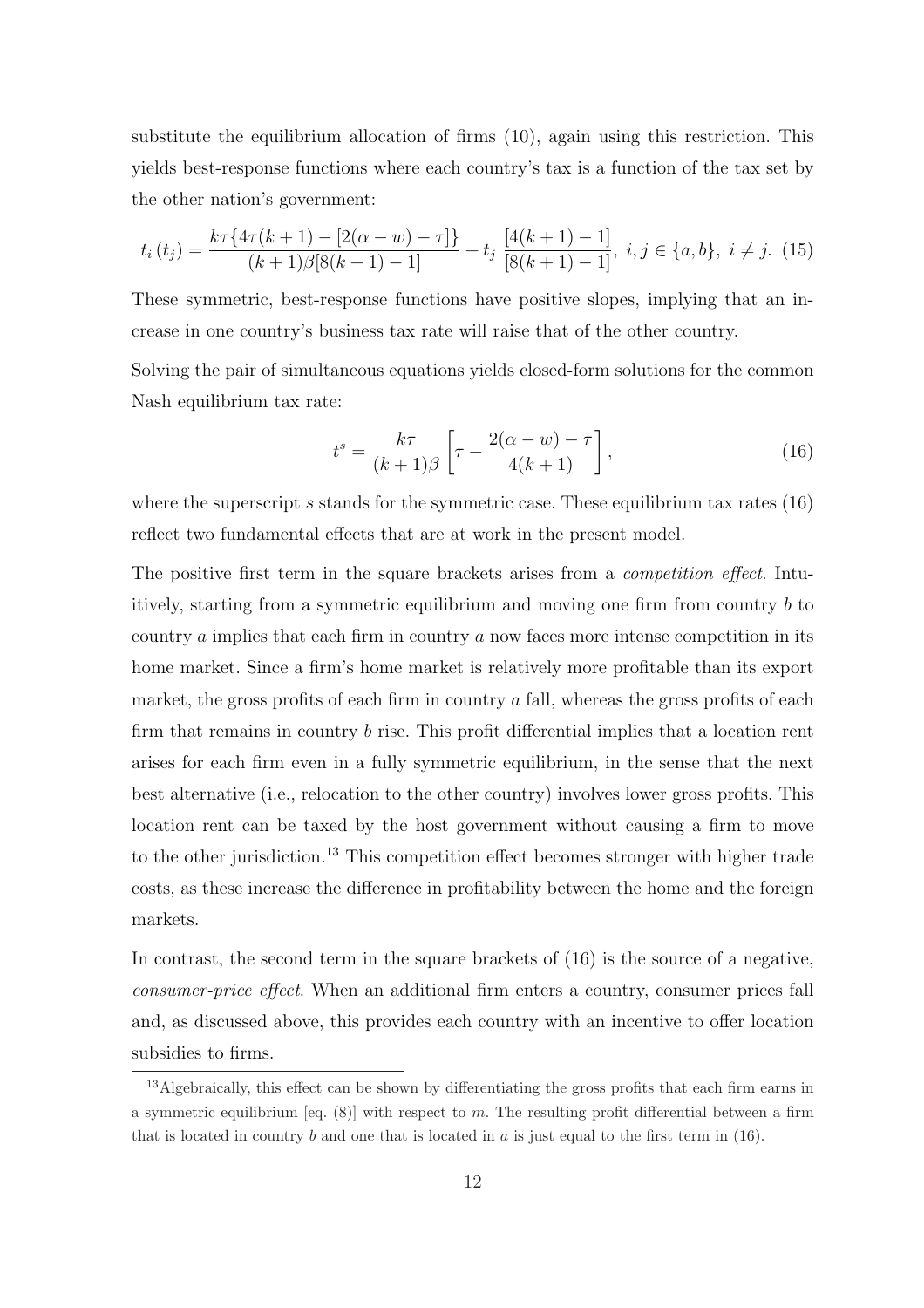From (16) we can determine the critical level of trade costs  $\tau^*$  at which the two effects just offset one another such that equilibrium taxes are zero:

$$
\tau^* = \frac{2(\alpha - w)}{4(k+1) + 1}.\tag{17}
$$

For trade costs  $\tau > \tau^*$  the competition effect dominates and equilibrium tax rates are positive, whereas for  $\tau < \tau^*$  the consumer price effect is relatively stronger and equilibrium taxes are negative (that is, subsidies are given). Finally, neither effect has any impact in the absence of trade costs ( $\tau = 0$ ). In this free-trade case, the Nash equilibrium taxes are zero as both governments and firms are indifferent to the equilibrium pattern of firm location.<sup>14</sup>

It should be noted that governments are constrained in their ability to tax, as posttax profits must remain non-negative for all  $k$  firms. Otherwise some of the firms would choose not to produce. To derive this constraint, we subtract the tax rate in the symmetric Nash equilibrium (16) from a firm's pre-tax profits (8). Setting the difference equal to zero yields a critical value of trade costs  $\bar{\tau}$  where:

$$
\bar{\tau} = \frac{(\alpha - w) \left[k - 2 + \sqrt{13k^2 + 8k - 4}\right]}{(3k^2 + 3k - 2)}.
$$
\n(18)

Equation (18) defines a negative relationship between the total number of firms in the market and the critical (maximum) level of trade costs  $\bar{\tau}$ . Only if  $\tau \leq \bar{\tau}$ , will all k firms be prepared to enter and produce in the region. For any given level of  $(\alpha - w)$ , a high  $k$  reduces the gross profits that can be earned by each firm in equilibrium. In contrast, a high level of  $\tau$  increases the ability of a country to set higher taxes when these taxes are positive in the initial equilibrium.<sup>15</sup>

We can also derive a condition under which positive levels of trade will occur in equilibrium. In the symmetry of the benchmark case, this condition is the same for firms located in either country. From (8) and using  $m = k/2$ , we find that exporting to

<sup>&</sup>lt;sup>14</sup>This special case is related to the analysis by Janeba (1998), who introduces firm mobility to the standard model of strategic tax policy but does not include transport costs. He shows that equilibrium trade taxes will then be zero in both countries, in contrast to the trade subsidies that result in the absence of firm mobility (and with Cournot competition of firms).

<sup>&</sup>lt;sup>15</sup>It is easily checked that the critical level of  $\tau$  at which equilibrium tax rates turn positive [eq. (17)] is below  $\bar{\tau}$  and hence there is indeed a range of transport costs for which positive equilibrium taxes result. This is, of course, a consequence of firms earning positive gross profits in our model.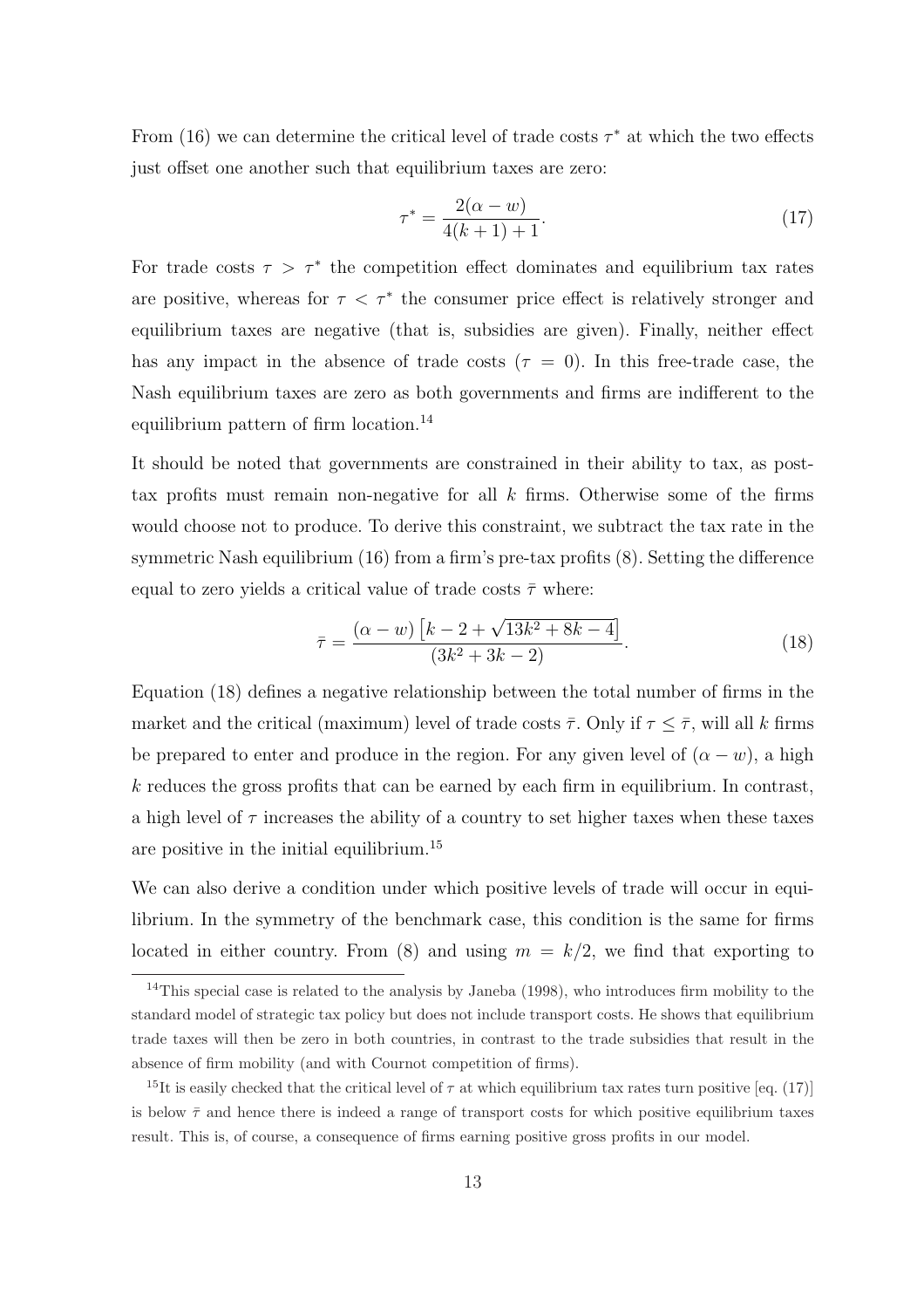the other market is profitable as long as trade costs are less than prohibitive, that is,  $\tau < \tau^P$ , where the prohibitive trade cost is

$$
\tau^P = \frac{2(\alpha - w)}{2 + k}.\tag{19}
$$

If  $\tau > \tau^P$ , there will be no trade. Consequently, there will be  $k/2$  firms selling in each autarkic market in equilibrium. Comparing the critical values in (18) and (19) shows that  $\bar{\tau} \leq \tau^P$  for all  $k \geq 2$ . Hence eq. (18) is the binding constraint in our model. When this constraint is met and all  $k$  firms make non-negative after-tax profits, then there will also be international trade in equilibrium.

How are the symmetric Nash equilibrium tax rates affected by changes in the exogenous parameters of the model? Consider first an increase in the total number of mobile firms in the economy. Differentiating  $(16)$  with respect to k yields

$$
\frac{\partial t^s}{\partial k} = \frac{\tau \{4\tau (k+1) + (k-1)[2(\alpha - w) - \tau] \}}{4(k+1)^3 \beta} > 0.
$$
 (20)

An increase in k unambiguously raises equilibrium tax rates. Intuitively, a rise in the total number of firms lowers the costs that are perceived by each country from losing one of the firms to the other country. The decline in the consumer-price effect reduces the willingness of each country to grant location subsidies. Moreover the larger number of firms strengthens the positive competition effect. This aspect can be explained as follows. The stronger is competition, and hence the closer prices are to marginal costs, the more severe is the disadvantage from having to bear extra trade costs. This is seen from the model property that the market share of foreign firms falls when the total number of firms is increased [cf. eq.  $(6)$ ]. Hence, starting from a symmetric equilibrium, the penalty rises for a firm that attempts to escape high domestic taxes by moving abroad, and this strengthens the ability of each country to tax location rents.<sup>16</sup>

Increasing the market size of both countries (a rise in  $\alpha$ ) has the opposite implications. In this case it is directly inferred from (16) that  $\partial t^s/\partial \alpha < 0$ . With higher sales per firm, each country has more to gain from attracting an additional firm so that the

<sup>&</sup>lt;sup>16</sup>This effect underlies the different results in models where two countries compete for a single monopolist and pay subsidies in equilibrium, and those where they compete for two mobile firms and are able to levy positive taxes (see Ferrett and Wooton, 2005). Our analysis show that this effect holds more generally, and also applies to continuous increases in the number of firms.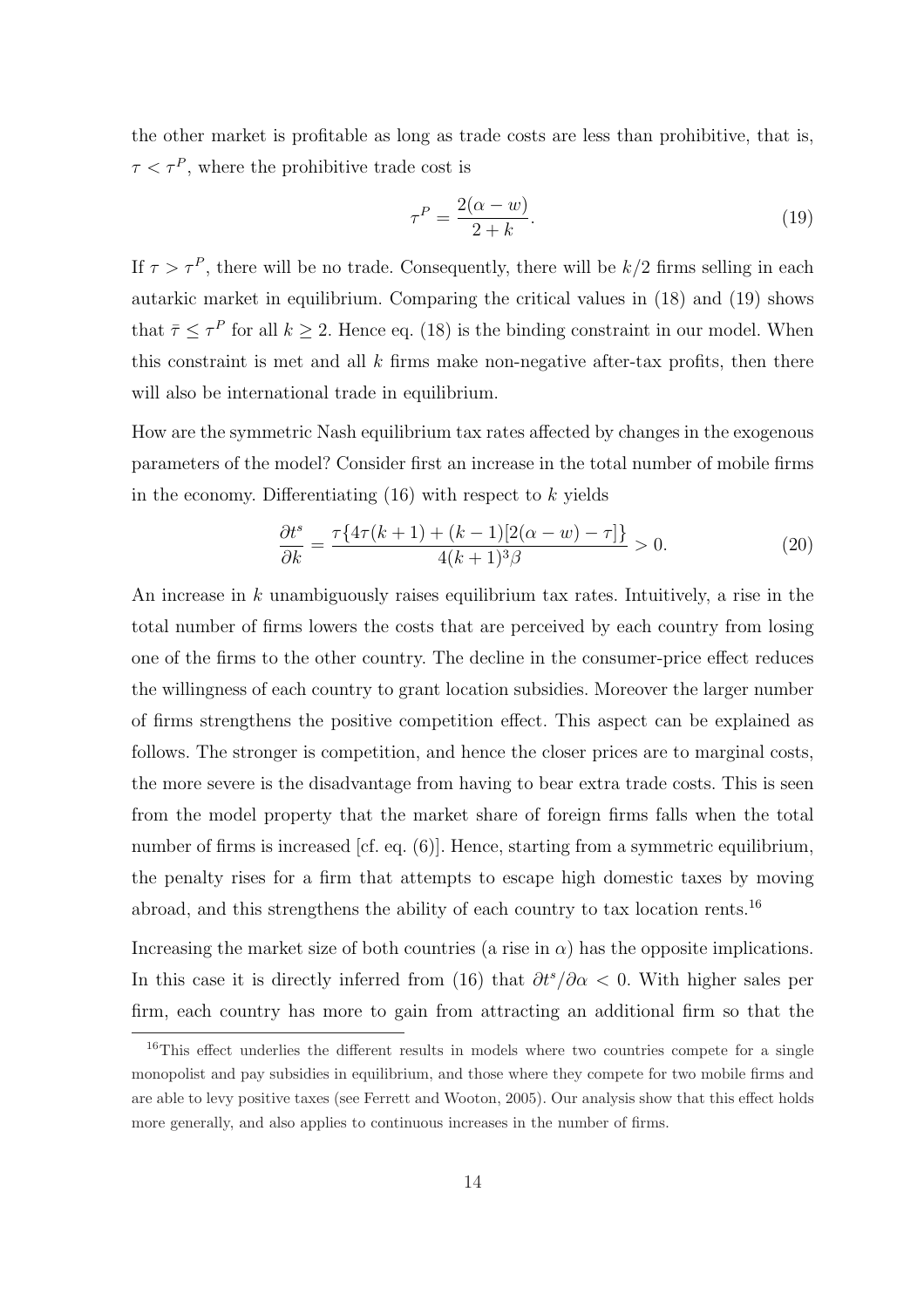Figure 1: Nash equilibrium tax rates in the symmetric equilibrium



consumer-price effect becomes larger. On the other hand, the competition effect is not affected by an increase in the size of both markets. Hence each country will find it optimal to lower its profit tax, even though sales and gross profits per firm rise. This shows very clearly that there is no link in our model between equilibrium tax rates and the gross profits earned by each firm. What matters instead is only the countries' bargaining position  $vis-\hat{a}-vis$  each mobile firm.

Finally, we turn to changes in trade costs. Differentiating (16) with respect to  $\tau$  gives

$$
\frac{\partial t^s}{\partial \tau} = \frac{k[4\tau(k+1) - (\alpha - w - \tau)]}{2(k+1)^2 \beta},
$$

which may be positive or negative. However, we can determine a critical threshold value for  $\tau$ , for which this derivative is zero. This is

$$
\tau^{**} = \frac{\alpha - w}{4(k+1) + 1}.\tag{21}
$$

For  $\tau > \tau^{**}$ , the tax rate is rising in trade costs, whereas for  $\tau < \tau^{**}$  it is falling in  $\tau$ . Moreover, comparing (21) with (17) shows that  $\tau^{**} < \tau^*/2$ .

The relationship between the level of trade costs and the equilibrium tax rates in the symmetric Nash equilibrium is then as shown in Figure 1. This figure shows that, starting from high levels of trade costs  $(\tau > \tau^*)$ , a fall in these costs (commonly interpreted as economic integration) will reduce the ability of symmetric countries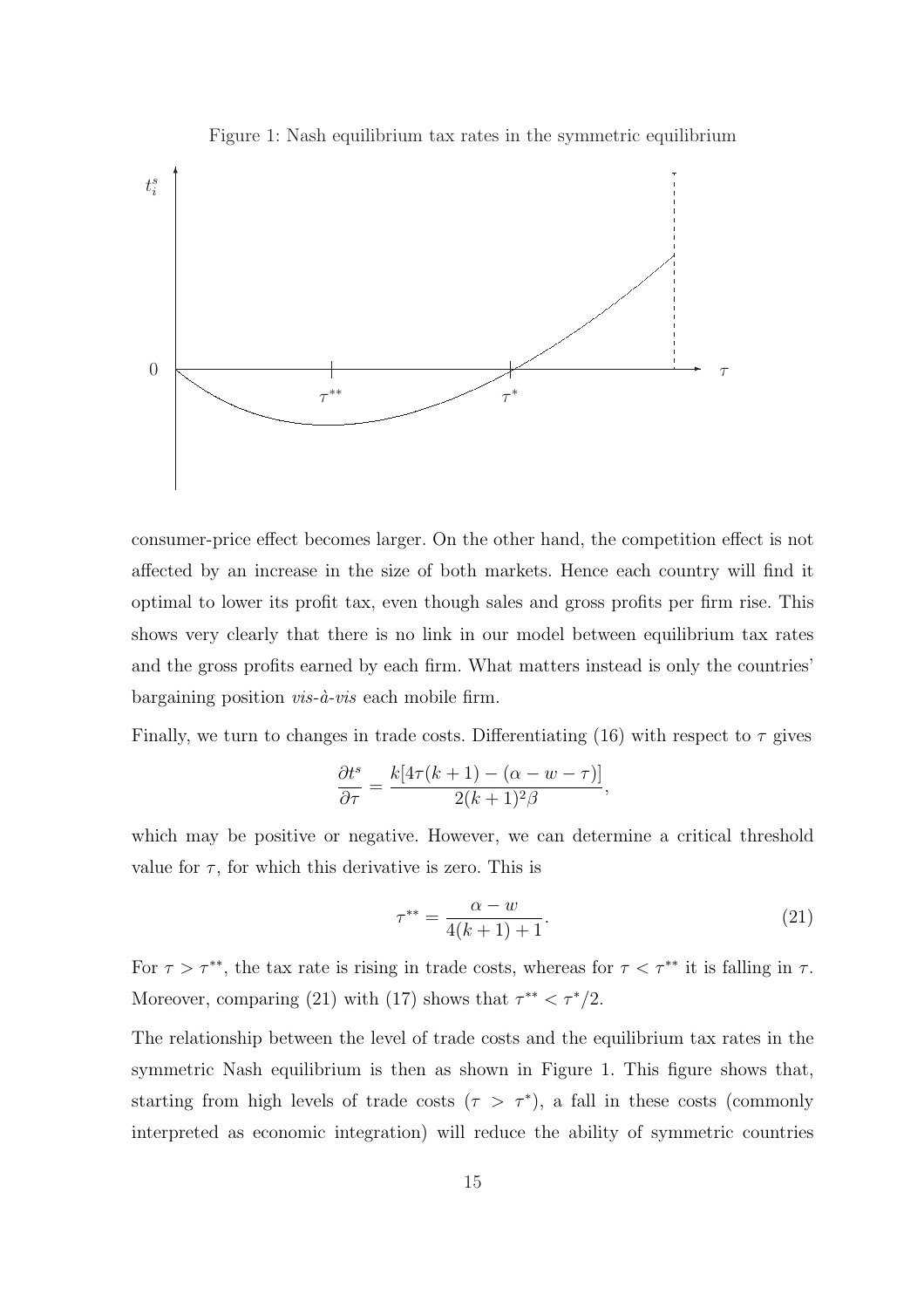to raise positive business taxes. Below  $\tau^*$  taxes turn negative and continue to fall until they reach a minimum (i.e., a maximum subsidy) at  $\tau^{**}$ . To explain this negative relationship for relatively high levels of trade costs, note that the competition effect and the consumer price effect are both weakened when trade costs are reduced. However, the ability of countries to extract location rents falls more quickly as long as  $\tau > \tau^{**}$ . If trade costs fall still further ( $\tau < \tau^{**}$ ), the relative strength of the competition and consumer price effects is reversed and tax rates rise again until they reach zero at  $\tau = 0$ . Our results are summarised in

Proposition 1 If both countries are identical, symmetric equilibrium tax rates are falling in market size and rising in the number of mobile firms. As economic integration proceeds (trade costs fall), equilibrium tax rates first fall and then rise again. There is a critical value of trade costs  $\tau^*$ , where equilibrium taxes switch from positive to negative (i.e., to subsidies).

#### 3.2 Differences in country size

Having discussed the basic working of our model in the special case of symmetry, we now turn to the more general case where countries differ in size. Substituting  $m$  from  $(10)$ into (14) we obtain closed-form solutions for the asymmetric Nash equilibrium tax rates:

$$
t_a^* = \frac{k\tau}{\beta(k+1)} \left[ \tau - \frac{n\mu}{2(k+1)} \right] + \frac{\tau\mu(2n-1)(3k+2)[2(k+1)-n]}{2\beta(k+1)^2[6(k+1)-1]},
$$
  
\n
$$
t_b^* = \frac{k\tau}{\beta(k+1)} \left[ \tau - \frac{n\mu}{2(k+1)} \right] - \frac{\tau\mu(2n-1)[2(k+1)+n(3k+2)]}{2\beta(k+1)^2[6(k+1)-1]},
$$
\n(22)

where  $\mu \equiv [2(\alpha - w) - \tau] > 0$ . The derivations of (22) are relegated to the appendix.

The first term in (22) is identical for both countries and captures the counteracting competition and consumer-price effects that have been discussed above.<sup>17</sup> The second terms in  $(22)$  show how the overall bargaining position of countries *vis-à-vis* individual firms is modified by an additional home-market effect. Each firm will save aggregate trade costs and thereby make higher gross profits when it locates in the larger country. This allows the larger country  $a$  to impose a higher tax than in the symmetric

<sup>&</sup>lt;sup>17</sup>It is easily checked that the first terms in (22) reduce to eq. (16) for the symmetric case  $n = 0.5$ .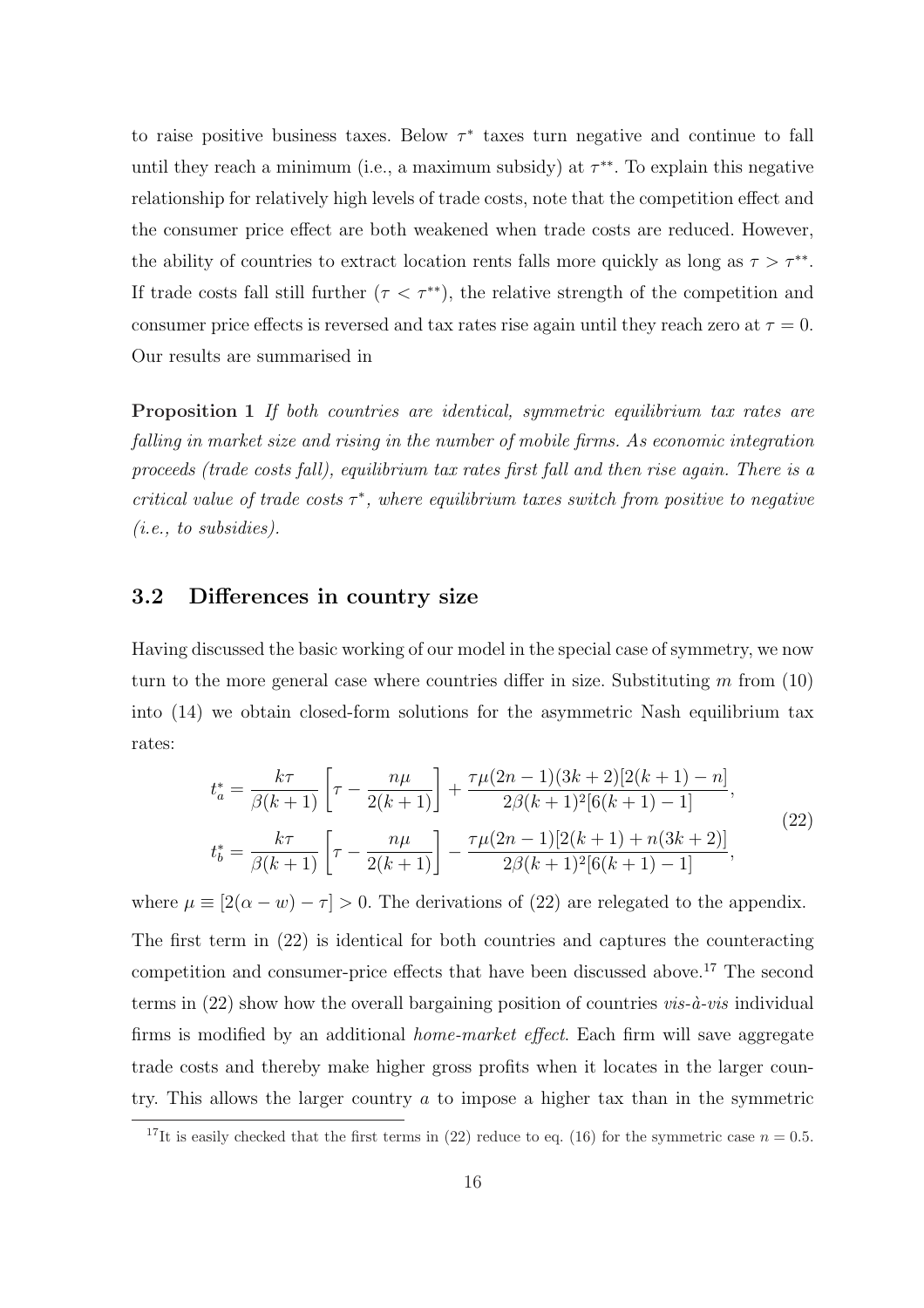equilibrium, whereas the smaller country  $b$  has to compensate firms for its location disadvantage by offering a lower tax (or a higher subsidy). The equilibrium tax differential is given by

$$
\Delta^* \equiv t_a^* - t_b^* = \frac{3\tau(2n-1)[2(\alpha - w) - \tau]}{\beta[6(k+1) - 1]} > 0.
$$
 (23)

This differential increases as the disparity in country size  $n$  becomes greater and as the size of the market  $\alpha$  expands, but it falls as the total number of firms in the industry k increases.

The home-market effect is strengthened by high trade costs, as is seen from differentiating (23) with respect to  $\tau$ :

$$
\frac{\partial \Delta^*}{\partial \tau} = \frac{6(2n-1)(\alpha - w - \tau)}{\beta[6(k+1) - 1]} > 0.
$$
\n(24)

This derivative is unambiguously positive when international trade occurs [cf. (19)]. Economic integration, in the form of a decline in trade costs, will reduce the absolute tax differential between the large and the small country.

Looking more closely at the effects of changes in trade costs, differentiating the tax levels in each country [eq. (22)] and re-substituting their values in the initial equilibrium yields:

$$
\frac{\partial t_i^*}{\partial \tau} = \frac{2\left[ (\alpha - w - \tau)t_i^* + (\alpha - w) \right]}{\tau [2(\alpha - w) - \tau]} \quad \forall \ i \in \{a, b\}.
$$
\n(25)

Hence, for either of the two countries, a positive tax rate in the initial equilibrium is sufficient (but not necessary) to ensure that a fall in trade costs reduces the optimal tax rate. This result parallels that for symmetric countries. However, from (22), the critical level of trade costs at which the large country's tax rate turns positive is now reduced, relative to the symmetric case, whereas the critical level of trade costs at which the small country is able to levy positive taxes is increased.

Next we turn to the equilibrium pattern of firm location. This is determined by substituting the optimal tax rates in (22) into equation (10), yielding

$$
m = \frac{k}{2} + \frac{(2n-1)[2(\alpha - w) - \tau]}{2\tau} \frac{[3(k+1) - 1]}{[6(k+1) - 1]}.
$$
 (26)

Equation (26) implies that a threshold level of trade costs, denoted  $\tau$ , must be exceeded in order to meet the restriction that the number of firms in the small country  $b$  is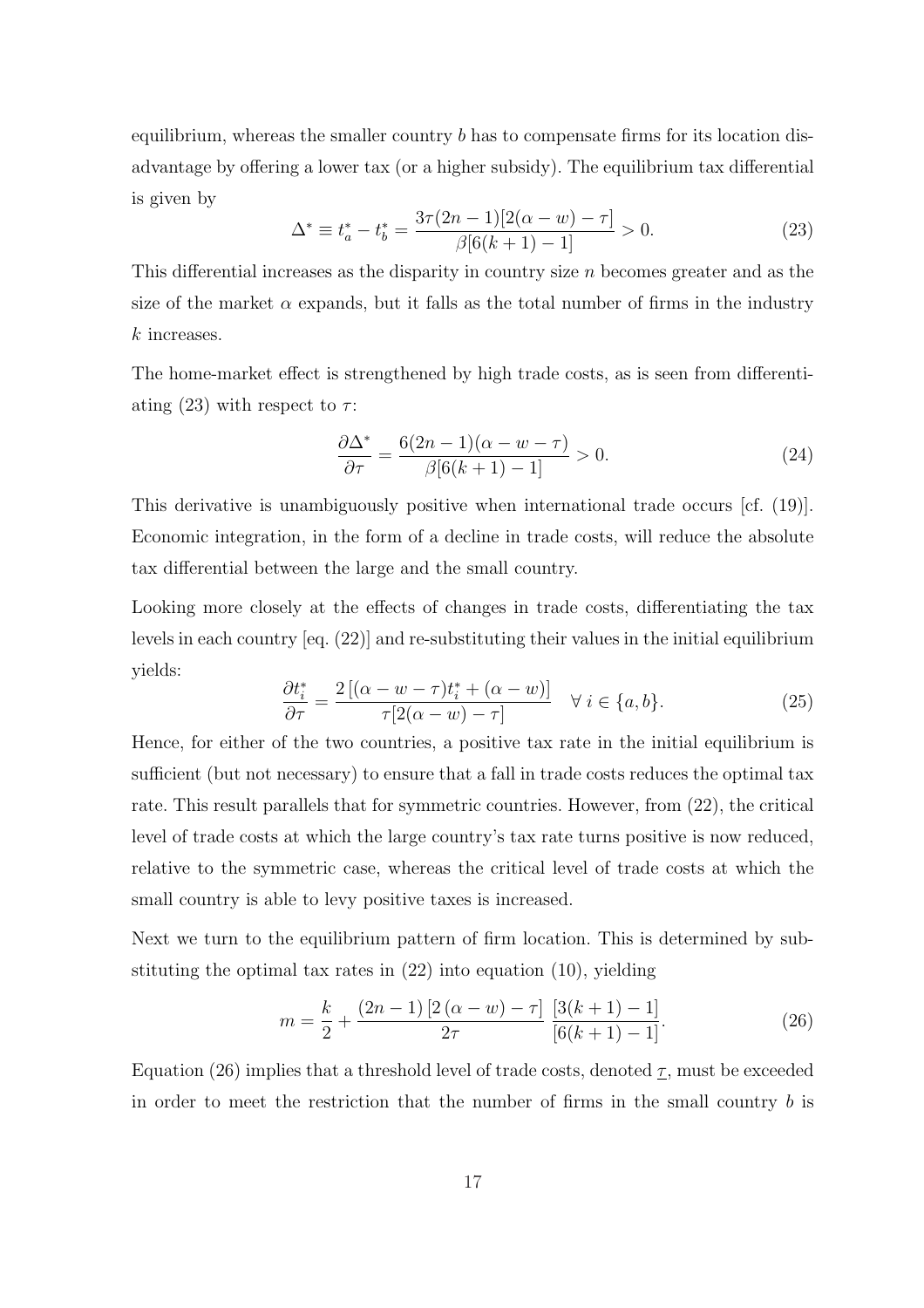

Figure 2: Nash equilibrium taxes in the asymmetric equilibrium

positive  $(m < k)$ . This lower bound for  $\tau$  in the presence of size asymmetries is given by

$$
\underline{\tau} = \frac{2(\alpha - w)(2n - 1)[3(k + 1) - 1]}{k[6(k + 1) - 1] + (2n - 1)[3(k + 1) - 1]}.
$$

The lower bound  $\tau$  is zero in the case of symmetric countries and it rises as the size differential between countries a and b increases. In other words, if low levels of trade costs (and thus a high degree of economic integration) are to be considered in our model, then the size asymmetries between the two countries must not be "too large". The relationship between trade costs and equilibrium tax rates in each of the two countries is then as shown in Figure 2.<sup>18</sup>

We have already established that the number of firms that locates in the larger of the two countries (country  $a$ ) is rising in the size difference n. However, the effects of trade costs on the equilibrium location of firms are ambiguous, in general, when the level of tax rates is exogenous [see (11)]. We can now evaluate the comparative static effect of a change in  $\tau$  at the asymmetric tax equilibrium. Differentiating (26) with respect to

<sup>&</sup>lt;sup>18</sup>To simplify the graph, Figure 2 ignores the fact that the maximum levels of trade costs that are compatible with non-negative profits  $(\bar{\tau})$  will generally differ for the two countries. The countryspecific levels of  $\bar{\tau}$  are computed by substituting (26) in (8) and setting the resulting gross profit levels equal to the lump-sum taxes (22).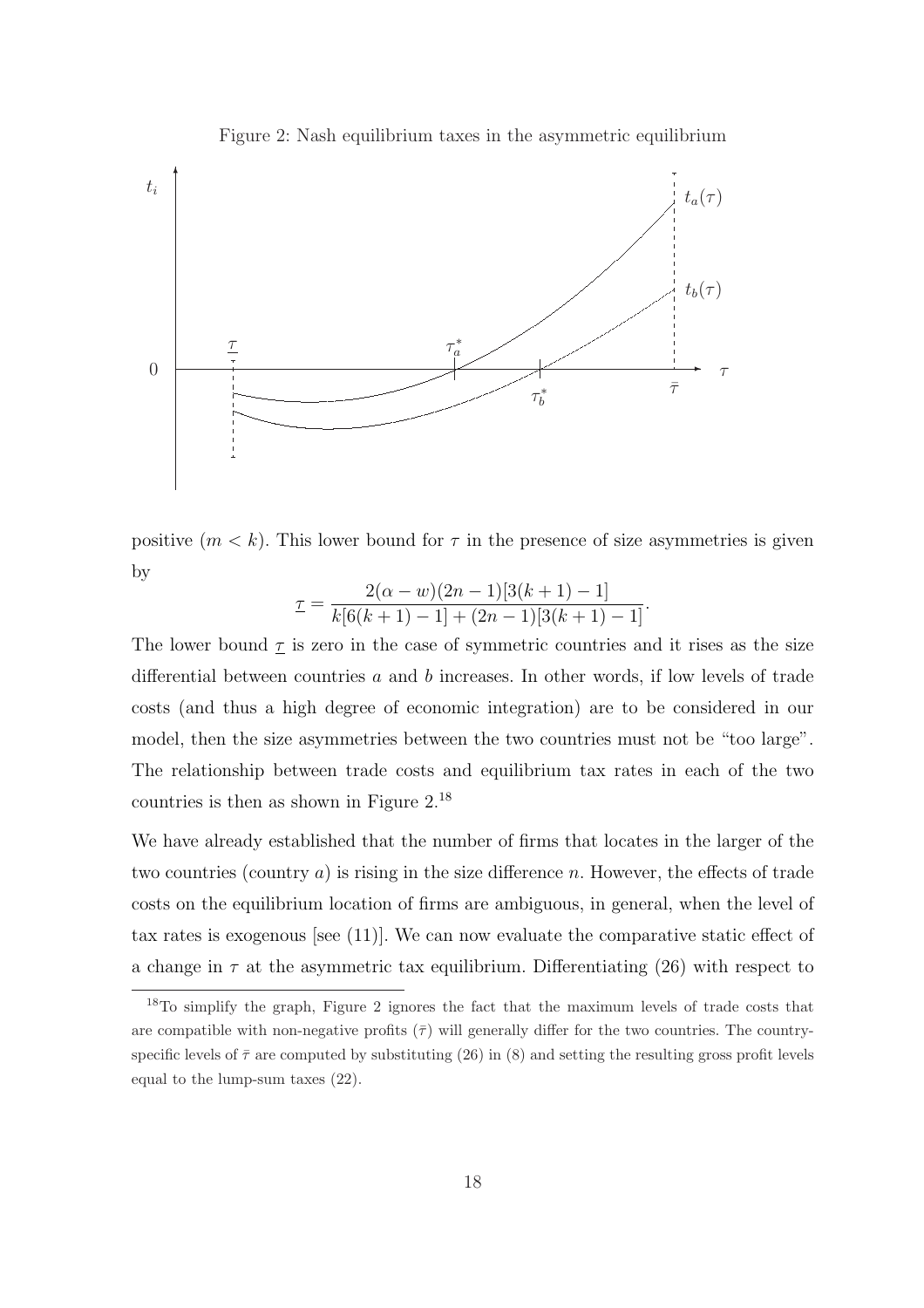$\tau$ , and noting that  $(1 - 2n) < 0$ , yields:

$$
\frac{\partial m}{\partial \tau} = \frac{(1 - 2n) [3(k+1) - 1]}{2\tau [6(k+1) - 1]} \left\{ 1 + \frac{[2(\alpha - w) - \tau]}{\tau} \right\} < 0.
$$
 (27)

Hence a fall in trade costs will unambiguously increase the number of firms in the larger country a. The dominant effect is that trade costs shield the firms that locate in one market from the competition of firms that have located in the other. As trade costs fall, the competitive pressure rises relatively more in the small country b, because a larger number of firms (those located in a) become closer competitors. Hence market integration makes it less attractive to locate in the small country, resulting in an increase in the concentration of production activity. These results are summarised in

Proposition 2 When countries differ only in size, the country with the larger home market imposes the higher tax rate. A fall in trade costs lowers the equilibrium tax differential and increases the concentration of firms in the larger country.

## 4 Economic integration and national welfare

We now turn to the welfare effects of economic integration and start again with the benchmark case of symmetric countries. Substituting (12) and (16) in (13) and setting  $m = k/2$  yields the maximised welfare for each country

$$
W^s = \frac{k^2}{16\beta(k+1)^2} \left\{ [2(\alpha - w) - \tau]^2 + 2\tau^2 [4(k+1) + 1] - 4\tau(\alpha - w) \right\}.
$$
 (28)

Differentiating with respect to  $\tau$  yields

$$
\frac{\partial W^s}{\partial \tau} = \frac{k^2}{16\beta(k+1)^2} \left\{ [8(k+1) + 3]\tau - 4(\alpha - w) \right\}.
$$
 (29)

For high levels of trade costs, economic integration (a fall in  $\tau$ ) is welfare-reducing for both countries while for low trade costs, a further reduction is instead welfareincreasing. The critical value of trade costs, where welfare reaches a minimum is obtained by setting  $\partial W^s/\partial \tau$  in (29) equal to zero. This critical value  $\tilde{\tau}$  is:

$$
\tilde{\tau} = \frac{4(\alpha - w)}{[8(k+1) + 3]}.\tag{30}
$$

This U-shaped relationship between national welfare and trade costs closely mirrors the relationship between equilibrium tax rates and trade costs. At high levels of trade costs,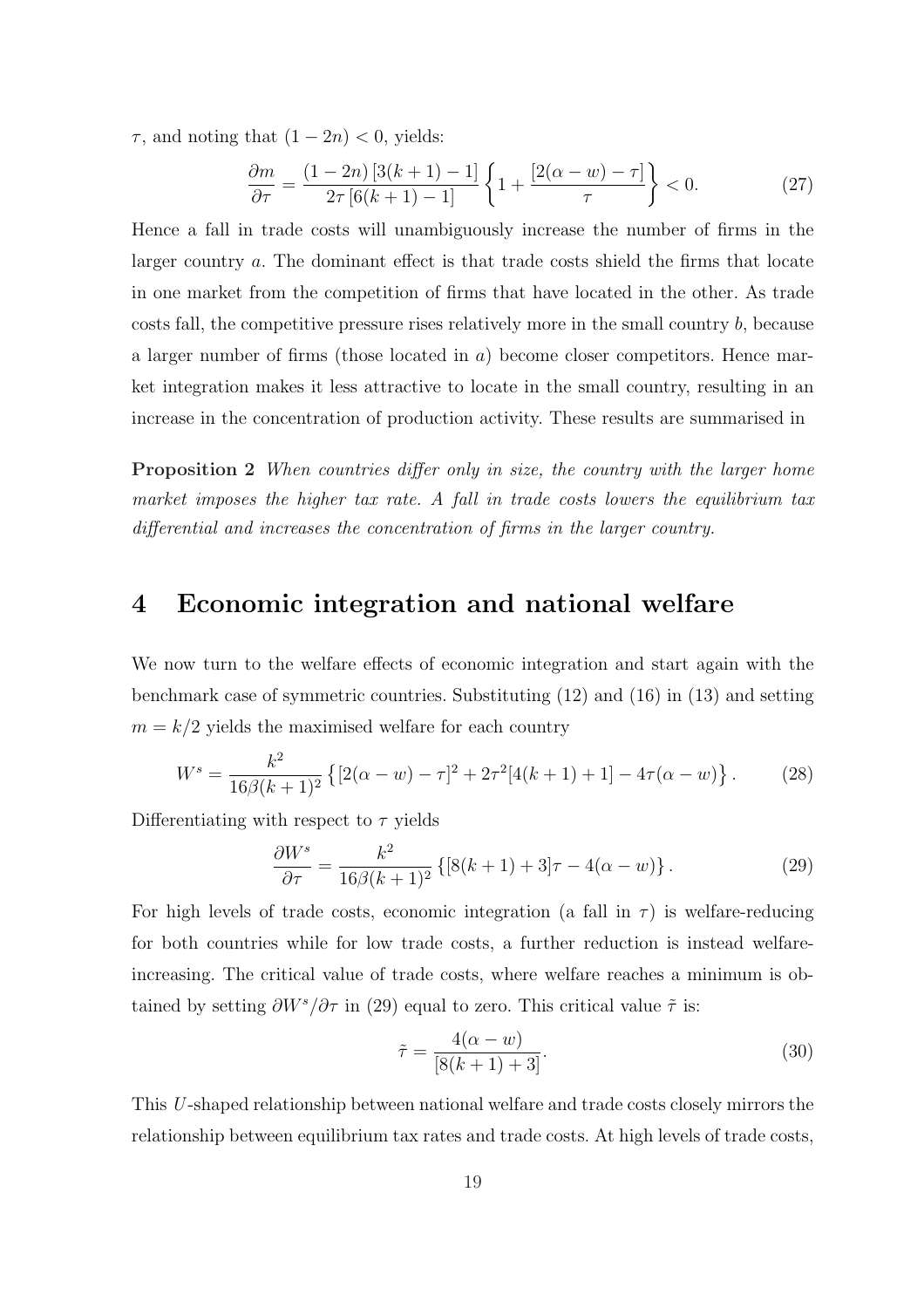a reduction in these costs weakens the competition effect, reducing the tax power of governments in the symmetric equilibrium, and lowering both tax revenue and welfare. At low levels of  $\tau$ , a further fall in trade costs reduces the gains for each country from granting location subsidies to firms. This alleviates subsidy competition and increases each country's welfare. Comparing the critical level  $\tilde{\tau}$  to the level of trade costs that induces the minimum tax  $\tau^{**}$  [see eq. (21)], shows that  $\tilde{\tau} > \tau^{**}$ . Thus, as trade costs fall below  $\tilde{\tau}$ , tax rates continue to decline for some range of trade costs to the left of  $\tilde{\tau}$  while welfare starts to climb again. The increase in welfare is explained by the fact that the falling tax revenues (alternatively, the increasing subsidy payments) are more than compensated by the rise in consumer surplus associated with the reduction in trade costs.

To analyse the effects on national welfare when countries differ in size, we substitute (10), (12) and (22) in (13). At low levels of economic integration equilibrium taxes are positive in both countries and a reduction in  $\tau$  will cause taxes and welfare to fall. However the welfare-minimizing levels of  $\tau$  will differ for the large and the small country. Given that welfare in each country is a non-monotonic function of trade costs, there is the possibility that economic integration will have the opposite welfare effect in each country over a certain range of  $\tau$ . In particular, it can be shown that this is the case when the trade cost is equal to  $\tilde{\tau}$ , as defined in (30). At this level of trade costs (and, from continuity, in the neighbourhood of this value), the following holds:

$$
\left. \frac{\partial W_a}{\partial \tau} \right|_{\tilde{\tau}} > 0, \qquad \left. \frac{\partial W_b}{\partial \tau} \right|_{\tilde{\tau}} < 0. \tag{31}
$$

This leads to the following proposition.

Proposition 3 There is a range of trade costs for which economic integration (a fall in  $\tau$ ) reduces welfare in the larger country but increases welfare in the smaller country. Proof: See the appendix.

Proposition 3 is explained from the fact that both the competition effect and the consumer-price effect are weaker for the small country. The smaller country is the less attractive location from the perspective of firms, but it also has fewer consumers and therefore has a smaller incentive to grant location subsidies. For this reason, the b's welfare level  $W_b$  reaches its minimum at a higher level of trade costs as compared to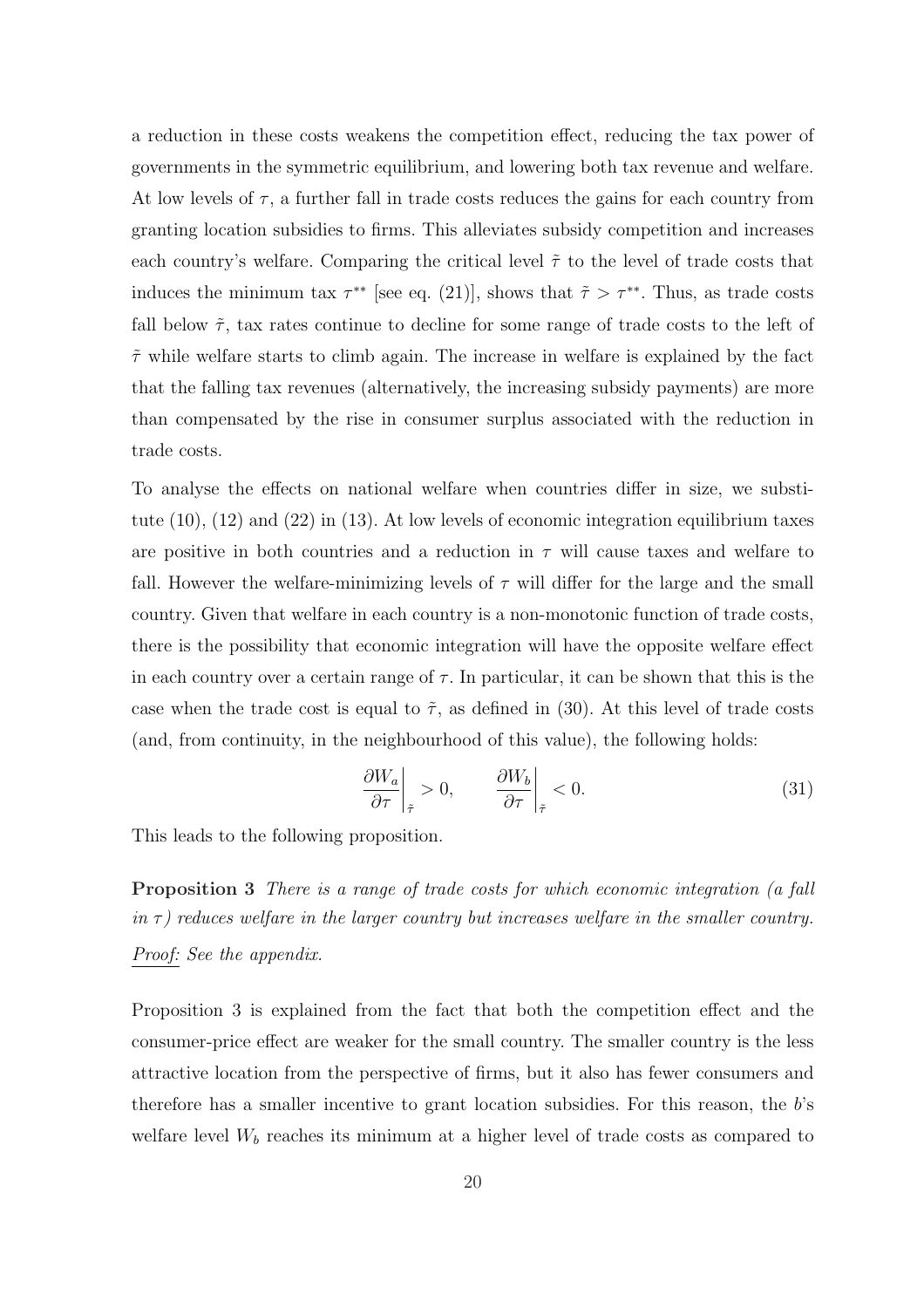

Figure 3: Welfare effects of economic integration

 $W_a$ . Figure 3 illustrates these results. In the graph, economic integration has opposing welfare effects on the two countries if trade costs are in the range  $\tau_a < \tau < \tau_b$ , where  $\tau_i$  is the turning point of  $W_i$  with respect to  $\tau$ .

Finally, we illustrate the results of our basic model by means of a simulation analysis. The results are summarised in Table 3. The table shows that country b's tax rate turns negative at a higher level of trade costs,  $\tau_b^* \approx 0.27$  than that of country a, which turns negative at  $\tau_a^* \approx 0.17$ . Consequently, for values of  $\tau$  in the interval  $(0.17, 0.27)$ , a fall in trade costs lowers welfare in country a, but raises welfare in country b. In this particular numerical example, the upper limit of trade costs that still ensures non-negative aftertax profits is  $\bar{\tau} \approx 0.68$ . At this level of trade costs, the tax rates as a percentage of gross profits (given in the last two columns of the table) approach unity for both the large and the small country. On the other hand, the lower limit for  $\tau$  that ensures a non-negative number of firms in the smaller country is  $\tau \approx 0.10$ .

We can compare these numerical results of our model with the empirical evidence on the development of statutory and effective average tax rates, as given in Table 1.<sup>19</sup>

<sup>&</sup>lt;sup>19</sup>The effective average tax rate (EATR) is computed as a weighted average of the statutory tax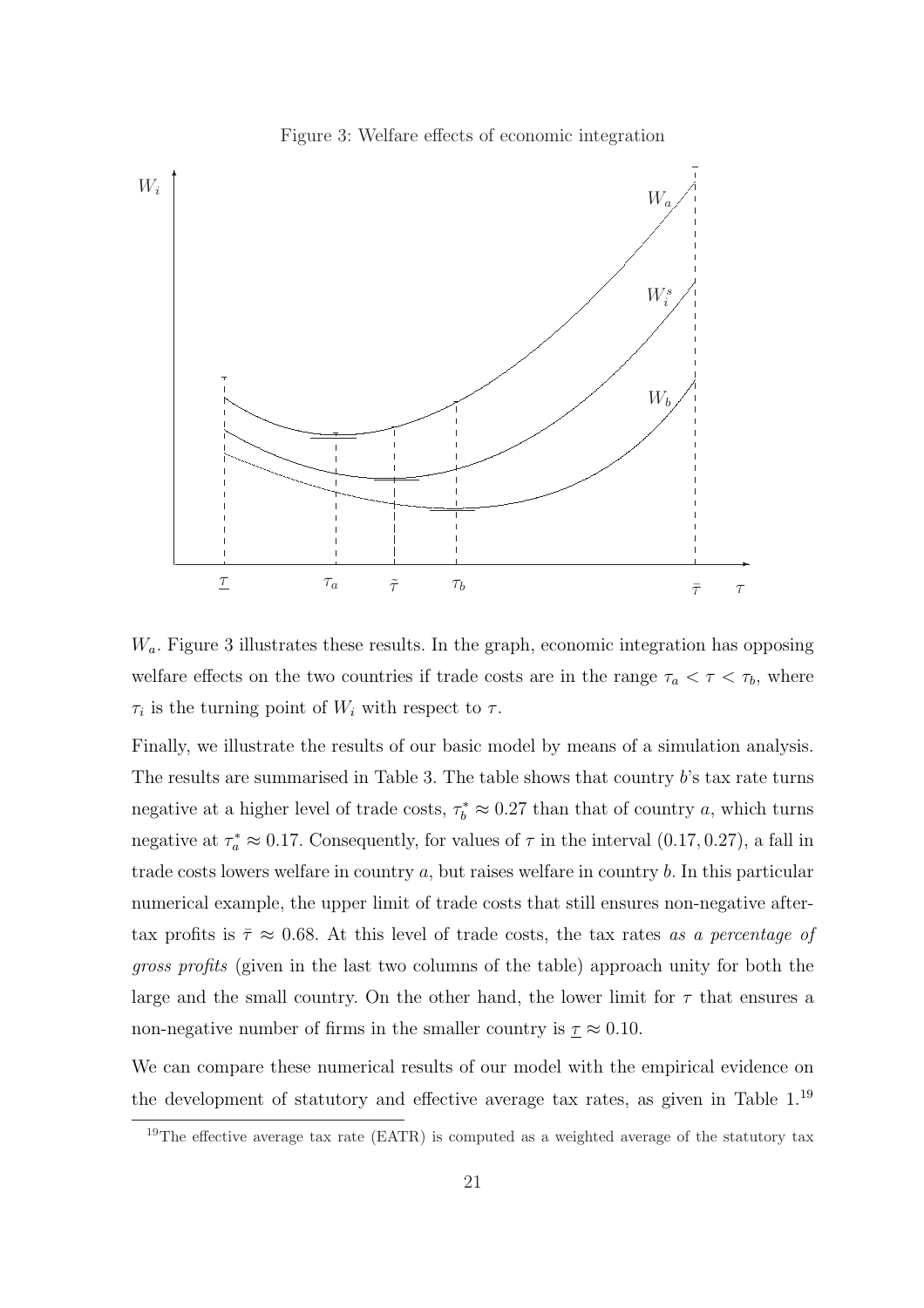| $\tau$ | $t_a$    | $t_b$    | $W_a$  | $W_b$  | m     | $\pi^a$ | $\pi^b$ | $t_a/\pi_a$ | $t_b/\pi_b$ |
|--------|----------|----------|--------|--------|-------|---------|---------|-------------|-------------|
| 0.680  | 0.318    | 0.260    | 12.162 | 11.608 | 5.675 | 0.319   | 0.261   | 0.998       | 0.998       |
| 0.550  | 0.191    | 0.143    | 11.237 | 10.534 | 5.846 | 0.279   | 0.231   | 0.687       | 0.622       |
| 0.450  | 0.115    | 0.075    | 10.766 | 9.982  | 6.045 | 0.253   | 0.214   | 0.454       | 0.352       |
| 0.350  | 0.057    | 0.026    | 10.415 | 9.667  | 6.357 | 0.233   | 0.202   | 0.245       | 0.128       |
| 0.250  | 0.018    | $-0.005$ | 10.218 | 9.590  | 6.920 | 0.217   | 0.195   | 0.081       | $-0.025$    |
| 0.200  | 0.005    | $-0.013$ | 10.178 | 9.641  | 7.412 | 0.212   | 0.193   | 0.023       | $-0.069$    |
| 0.150  | $-0.003$ | $-0.017$ | 10.176 | 9.752  | 8.233 | 0.207   | 0.193   | $-0.016$    | $-0.088$    |
| 0.100  | $-0.007$ | $-0.016$ | 10.213 | 9.922  | 9.874 | 0.204   | 0.194   | $-0.034$    | $-0.082$    |

Table 3: Simulation results for the basic model

numerical specification:  $k=10$ ,  $\alpha - w=5$ ,  $n=0.6$ ,  $\beta=1$ 

By both measures, corporate taxation has declined since 1985 in both large and small countries. This is consistent with the results of our model in the earlier phases of economic integration. Moreover, at each point in time, the average tax rate levied by large countries is higher than that of small countries, as stated in our Proposition 2. Finally, a closer look at the time pattern of tax adjustments shows that in 1985, at the onset of economic integration, tax rates were at a "maximum" level that was similar for large and small countries. In the early phases of economic integration, tax rates fell more in the small countries, leading to a substantial tax gap between large and small countries by 1995. As economic integration continued, the large countries also cut their tax rates and the tax gap between large and small countries narrowed during the period 1995-2005. The last two columns of Table 3 show that the initial widening and later narrowing of this tax gap is compatible with the results of our model, if the lump-sum taxes on each firm (which have been used for tractability reasons in our theoretical analysis) are transformed into ad valorem profit taxes.

rate and the effective marginal tax rate (EMTR). In contrast to the EMTR, which measures the tax burden on a marginal investment project that just earns a competitive rate of return, the EATR also includes the taxation of pure economic profit. This makes it the most relevant measure for analysing the discrete location choices of profit-making firms. See Devereux et al. (2002) for more details.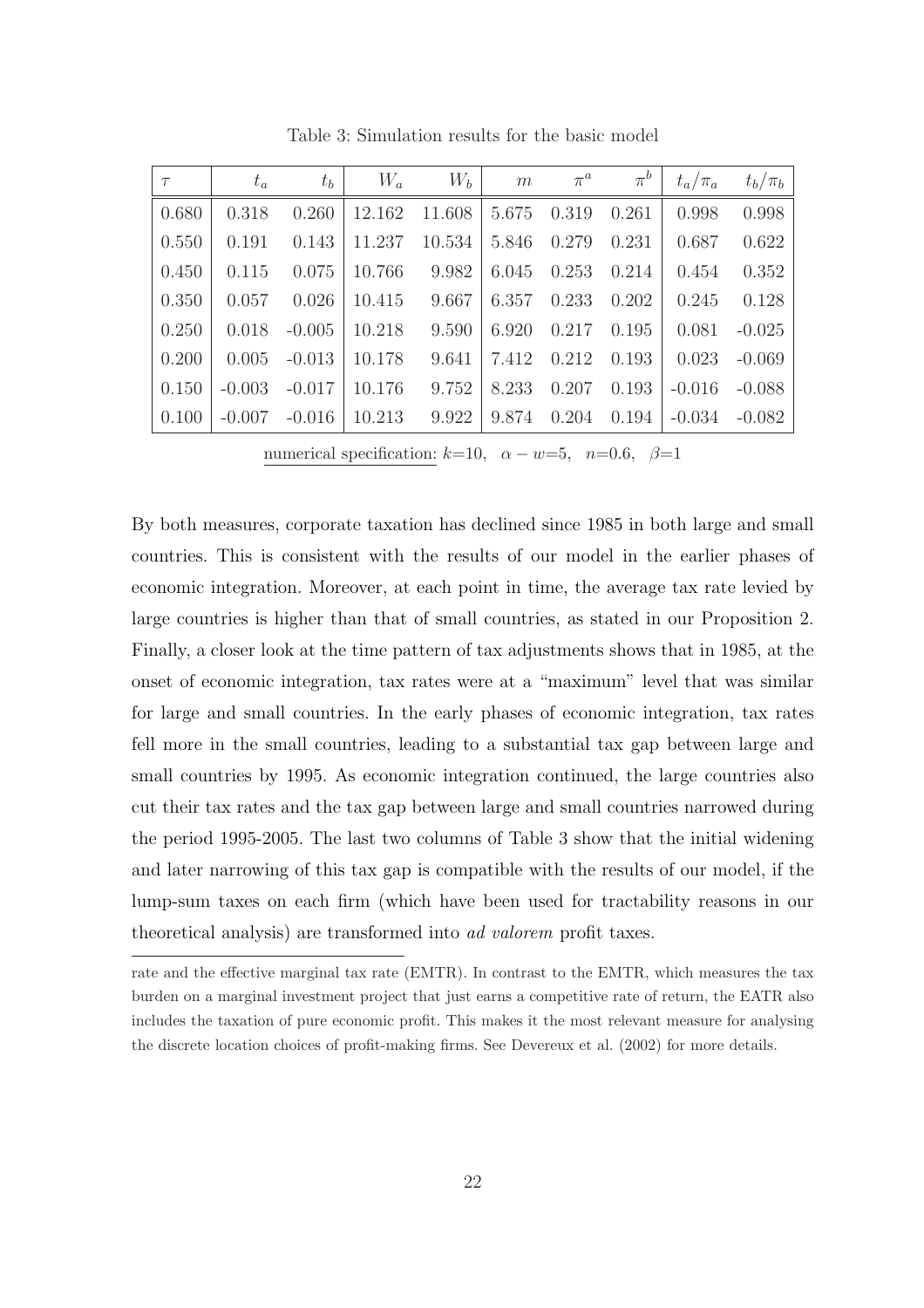## 5 Domestic profit income and distortionary taxes

We now consider two extensions to the model. First, we change the ownership structure of firms by letting all (after-tax) profit income accrue to the residents of the host countries. Additionally, we force governments to use distortionary taxes in order to finance subsidies to firms. As both of these extensions increase the complexity of the algebra, we restrict the analysis to our benchmark case of symmetric countries.

In this setting, the residents of each country own  $k/2$  firms and receive the resulting profit income after taxes. Since after-tax profits are equalised by mobile firms, the location of firms does not matter for the distribution of profits. Total after-tax profit income in country i is

$$
\Pi_i = \frac{k}{2} (\pi_a - t_a) = \frac{k}{2} (\pi_b - t_b),
$$
\n(32)

where  $\pi_a$  and  $\pi_b$  are given in (8). These profit incomes expand the individual budget constraints in (2) but, due to the quasi-linear specification of utility, do not change the individual and market demands for good x [eqs.  $(3)–(4)$ ].

We weight tax revenue in each country by an exogenous factor  $\lambda \geq 1$ . This captures the fact that governments typically do not have access to lump-sum taxes in order to pay subsidies to firms, but must resort to distortionary taxes on personal income or commodity purchases. Hence  $(\lambda - 1)$  represents the excess burden of this alternative tax instrument. In the opposite case where equilibrium taxes on firms are positive, distortionary taxes can be reduced and the value of one unit of profit-tax revenue is once again given by  $\lambda$ .<sup>20</sup>

With these specifications, national welfare in countries  $a$  and  $b$  is given by

$$
W_a = S_a + \Pi_a + \lambda T_a, \qquad W_b = S_b + \Pi_b + \lambda T_b. \tag{33}
$$

Substituting  $(10)$ ,  $(12)$  and  $(32)$  into  $(33)$  and evaluating all terms under symmetry  $(n = 0.5)$  gives the following equilibrium tax rate, which is derived in the appendix:

$$
\tilde{t} = \frac{k\tau}{(k+1)\beta\lambda} \left[ \tau \left( \lambda - \frac{1}{2} \right) - \frac{2(\alpha - w) - \tau}{4(k+1)} \right].
$$
\n(34)

The structure of the expression in equation (34) is very similar to that in the benchmark analysis [eq.(16)]. The two main differences reflecting the changes in assumptions are

<sup>20</sup>See e.g. Keen and Lahiri (1998) for a similar procedure.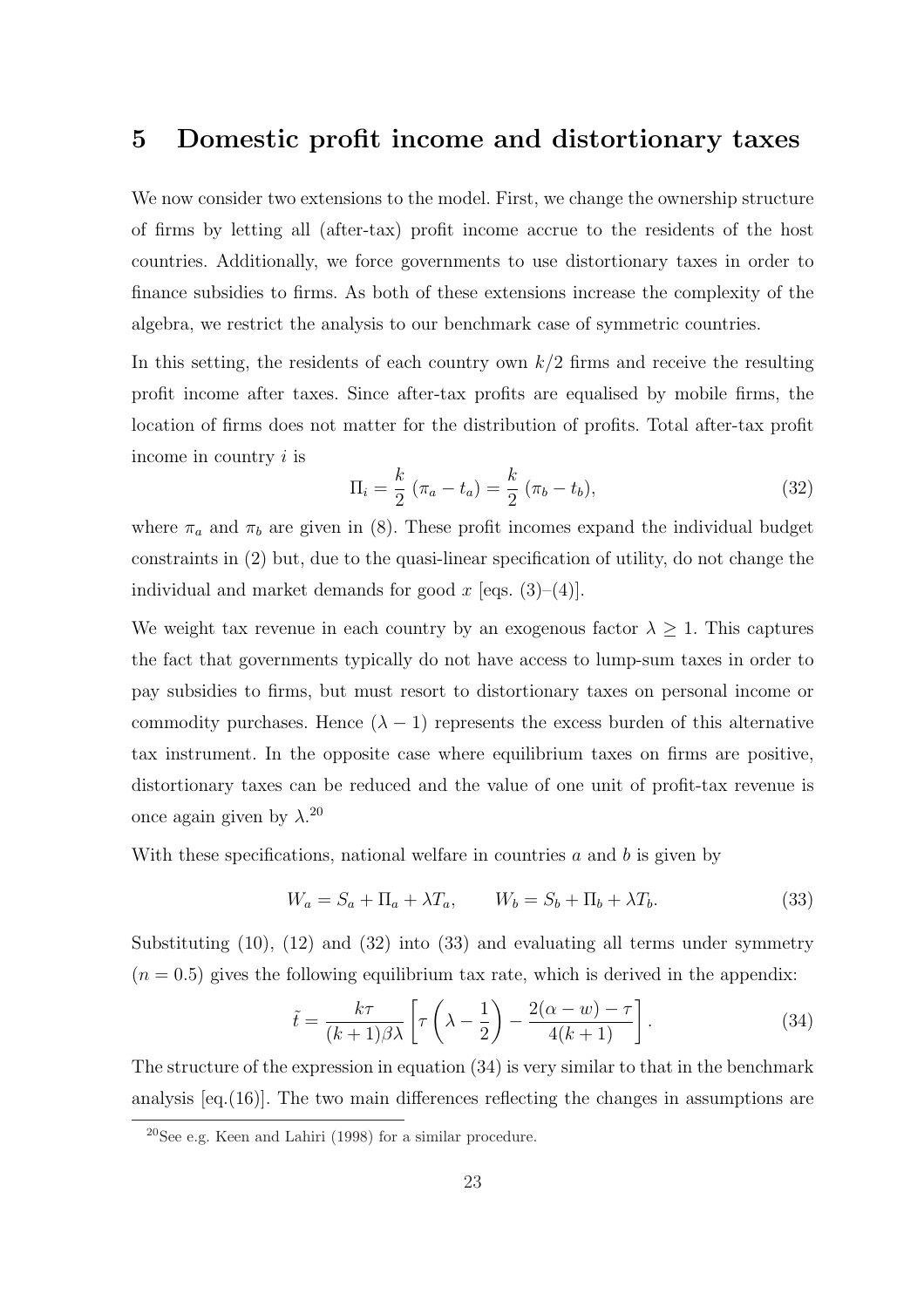both incorporated in the first term in the square bracket (the competition effect). On the one hand, the benefits from taxing profit income are now reduced because, in the symmetric equilibrium, one half of the incidence of the tax falls on domestic capital owners. On the other hand, the gains from taxation are increased, because each unit of tax revenue now receives a value above one in the national welfare function. If the excess burden is sufficiently high  $(\lambda > 1.5)$  the latter effect dominates and the critical value of  $\tau^*$  in Figure 1 moves to the left. In the reverse case where  $\tau < 1.5$ , positive tax rates will now be levied only for a smaller range of high trade costs. In any event, the positive competition effect will still be present in this extended model, because each country's profit tax will partly fall on foreign capital owners.

## 6 Discussion

The model presented above combines two strands of research; linking tax/subsidy competition for a small number of firms (monopoly or duopoly) with new economic geography focusing on patterns of agglomeration in multi-firm settings. In the following we relate our results to each of these literatures, starting with the former.

Note first that the use of calculus in the present paper carries the implicit assumption that the number of firms changes continuously in response to tax changes. This is clearly inappropriate when the number of firms is small and the relocation of a single firm involves a discrete change in the location equilibrium. This is most obvious with a monopoly  $(k = 1)$ . In that case, the equilibrium tax formula in eq. (16) exhibits a competition effect, as the analysis implicitly assumes that this firm is divisible. However, in the "true" model such a single, indivisible firm will not face any competition if it relocates to the other country. Hence models of competition for a monopoly firm do not have a competition effect. This explains why such models typically feature negative tax rates in equilibrium (see, e.g., Haaparanta, 1996; Fumagalli, 2003; Davies, 2005).

The competition effect first arises with two firms; either when there is a pre-existing firm in one of the two countries (Bjorvatn and Eckel, 2006) or when the countries compete for two mobile firms (Ferrett and Wooton, 2005). These results are generalised in our setting where the equilibrium tax rate is a rising function of the number of mobile firms  $k$  [see eq. (20) and Proposition 1]. Moreover, as in Ferrett and Wooton (2005), it is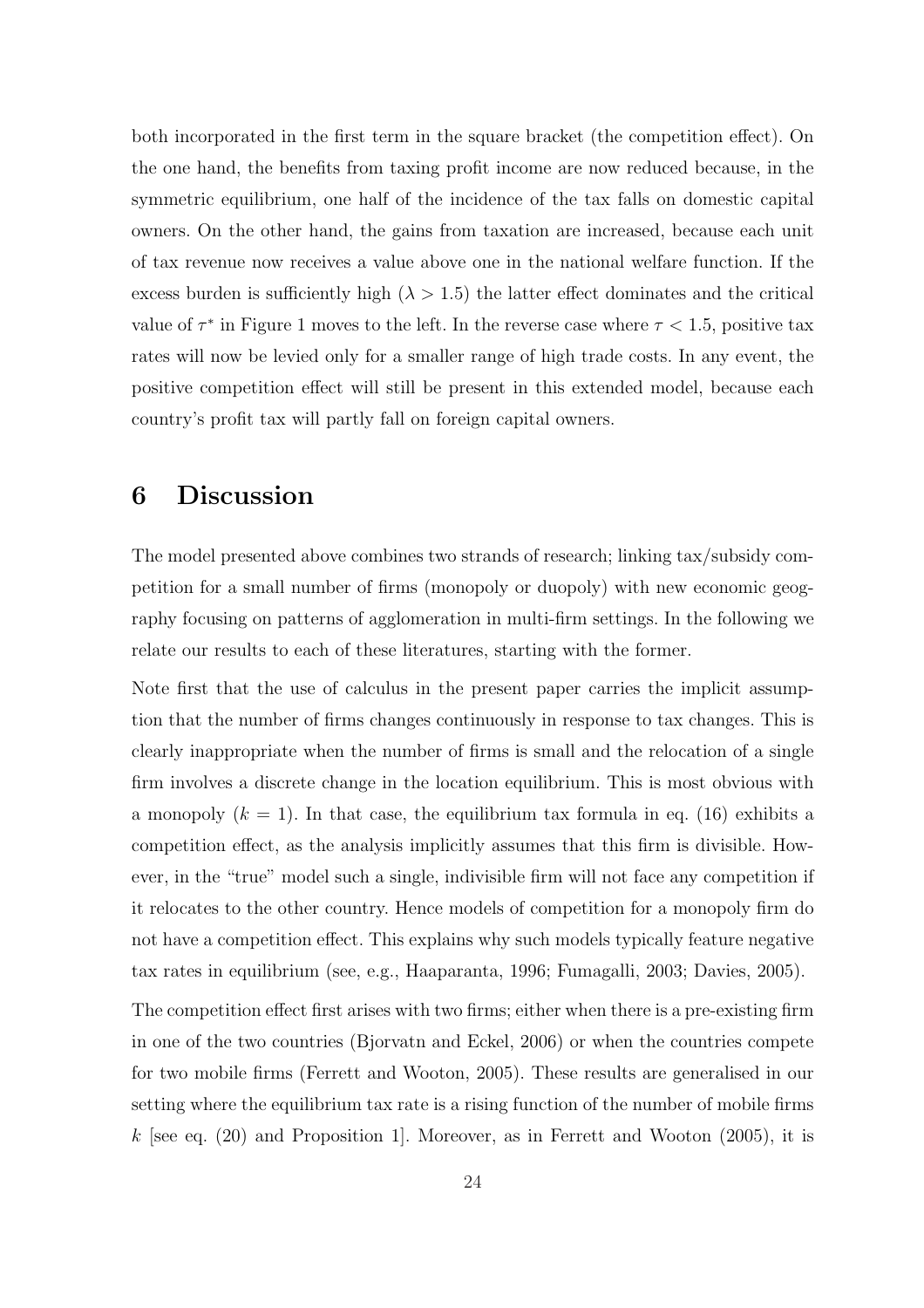possible in our analysis that all gross profits can be extracted by the host countries, even if they set tax rates non-cooperatively. This is the case whenever the constraint on net profits [eq. (18)] is binding, which will be more likely the larger the number of mobile firms.

In contrast to the models of tax competition under monopolistic or duopolistic market structures, our analysis derives equilibrium tax rates as a continuous function of exogenous model parameters. This allows us to also compare our results to those found in the new economic geography literature. These latter models generally distinguish between two qualitatively different regimes. If all firms are concentrated in one country they earn agglomeration rents that can be fully taxed away by the country that hosts this core (Baldwin and Krugman, 2004). If instead firms are regionally dispersed in the locational equilibrium, then the corresponding equilibrium tax rates in both countries will be negative (Ottaviano and van Ypersele,  $2005$ ).<sup>21</sup> In the present model, in contrast, location rents can arise and tax rates can be positive, even if the equilibrium features a completely symmetric distribution of firms. The core difference is that the number of firms is exogenously fixed in our analysis and firms make positive profits in equilibrium. In contrast the new economic geography models typically assume endogenous market entry, which drives each firm's profit to zero. In that case, no taxable location rent can arise in either country, and the competition effect accordingly disappears.<sup>22</sup>

The competition effect is also crucial in explaining contrasting conclusions with respect to the effects of economic integration. In the full agglomeration case of Baldwin and Krugman (2004), the taxable agglomeration rent earned by firms in the core country is concave (bell-shaped) in the level of trade costs. This implies that economic integration may lead to rising tax rates in the core countries before tax rates eventually fall. In contrast, tax rates are a convex function of trade costs in the present model and economic integration leads to falling tax rates throughout the range where the taxes

<sup>&</sup>lt;sup>21</sup>See their Proposition 3. Note that there is an error in part  $(i)$  of this proposition. In the case where countries are equal-sized, equilibrium tax rates will be negative (and not zero) in both countries. Together with their Proposition 3  $(ii)$  this implies that taxes will be negative in any interior locational equilibrium with a positive number of firms in each country. We thank Tanguy van Ypersele for clarifying discussions on this issue.

 $22$ Effectively profits are turned into capital income in the new economic geography models. These capital incomes, however, are not affected by the lump-sum tax on firms.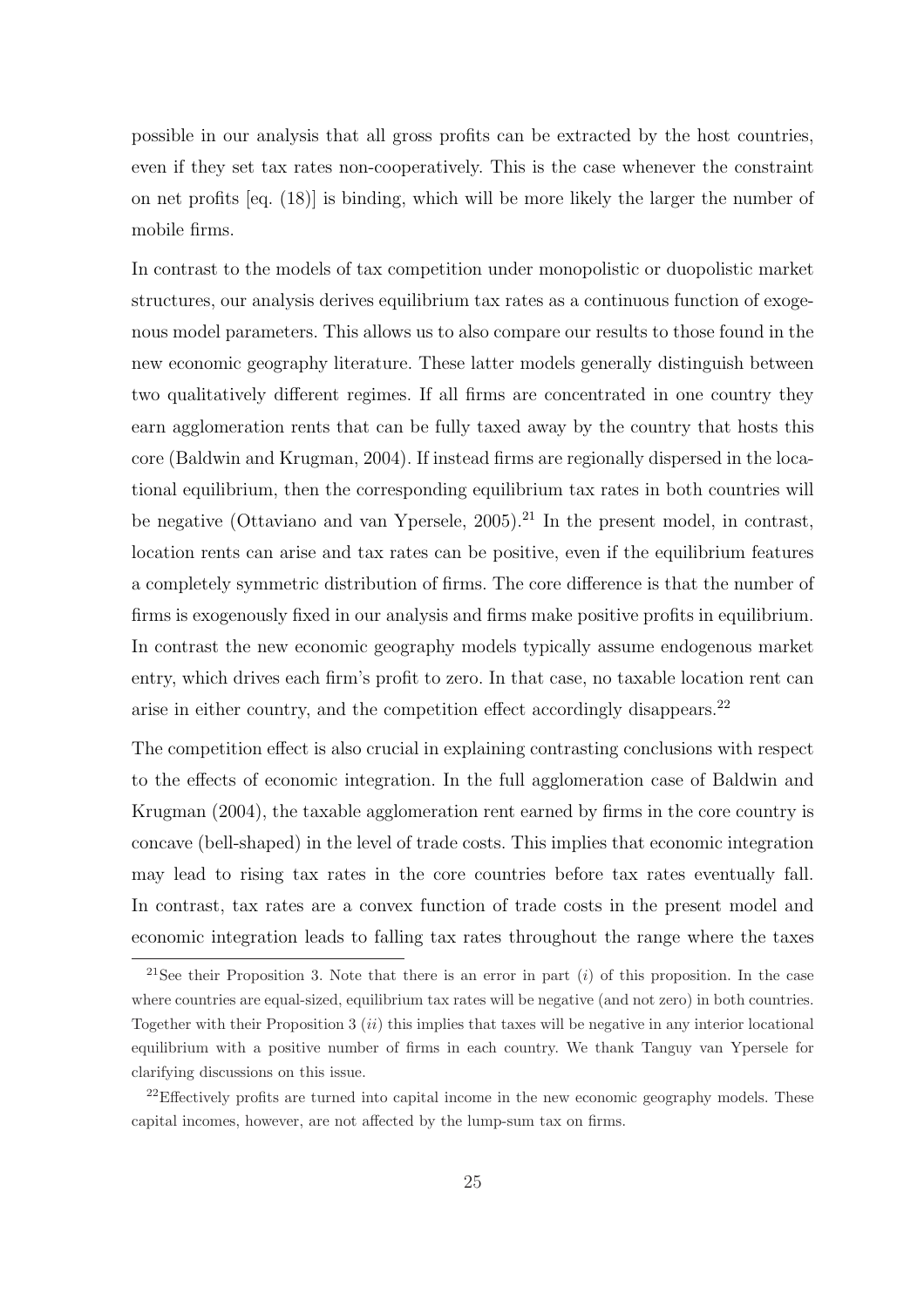are positive. The difference is most obvious at the maximum level of trade costs. In the economic geography setting, this upper bound represents a no-trade condition where no location rents arise and equilibrium tax rates are zero. Hence agglomeration rents and positive tax rates can only arise for trade costs below this critical threshold. In the present model, in contrast, the upper bound on trade costs represents a non-negativity condition for net profits [eq. (18)]. Hence tax rates are at a maximum at this level of trade costs.

We have already discussed the empirical evidence collected in Table 1. This shows that, in the two decades since 1985, economic integration has led to a reduction in statutory and effective corporate tax rates in small and large countries alike. This finding is consistent with the results of our model but it contradicts the theoretical prediction that the economic geography models of tax competition derive for the large ("core") countries in the agglomerated equilibrium.

Finally we briefly compare our results to those derived in models of asymmetric tax competition when capital markets are perfectly competitive (Bucovetsky, 1991; Wilson, 1991). A result that holds for both competitive and imperfectly competitive capital markets is that small countries levy lower tax rates. This result is also in line with the empirical evidence (see Table 1). There are important differences, however. Firstly, with competitive markets the equilibrium location of capital depends only on tax rates, with the smaller country attracting a more than proportionate share of capital due to it underbidding its larger neighbour. In contrast, the location pattern for mobile firms is much richer in the present model and depends on market size and competition effects, in addition to tax differences. Secondly, neither the competition effect nor the consumerprice effect is present in a model with perfectly competitive capital markets. Hence capital tax rates will be zero in such a model when lump-sum taxes are simultaneously available.<sup>23</sup> This implies in particular that a switch from positive to negative tax rates, which is a characteristic result of our model (see Proposition 1), cannot arise in a setting with perfectly competitive capital markets.

<sup>&</sup>lt;sup>23</sup>In the models of Bucovetsky (1991) and Wilson (1991) positive tax rates are instead enforced by the assumption that source-based capital taxes are the only tax instrument to finance a public good.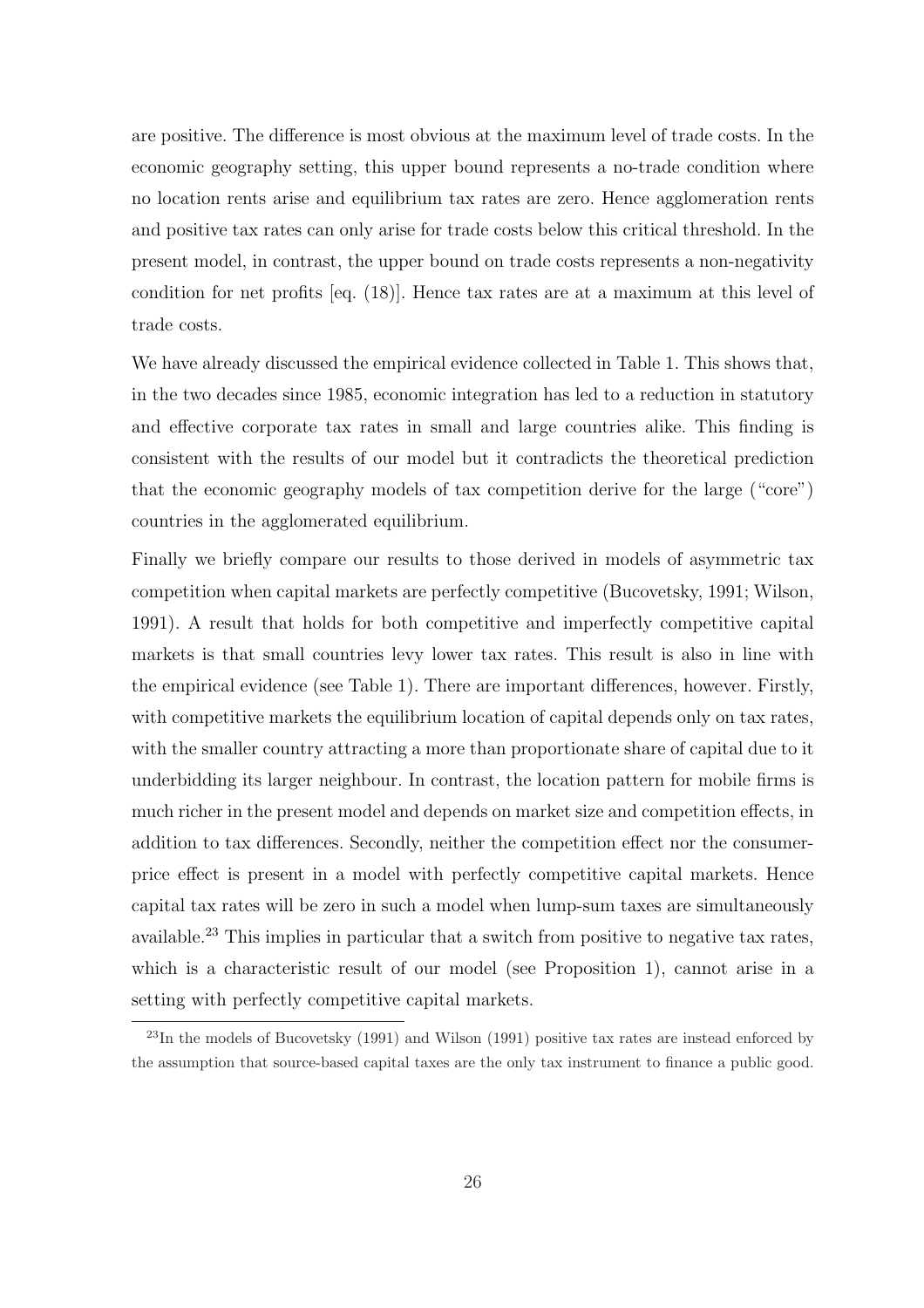## 7 Conclusion

In this paper we have set up a simple model where two countries of different size compete for the location of an exogenously determined, but variable, number of profitmaking firms in an oligopolistic industry. This model has allowed us to derive closedform solutions both for the equilibrium allocation of firms and for the tax rates charged by each country. A special feature of the model is that taxable location rents can arise even in an interior location equilibrium where firms are dispersed. At the same time national governments have the incentive to attract internationally mobile firms by means of subsidies, in order to save on trade costs. Whether taxes are positive or negative in the location equilibrium depends on the interplay of these two counteracting forces.

Our analysis has led to two main results. First, economic integration leads to a Ushaped relationship between the degree of economic integration and the level of equilibrium taxes in both the large and the small country. In this process there is a critical level of trade costs where tax rates switch from positive to negative. This result may be indicative of the actual policy experience where a combination of falling statutory and effective corporate taxes, the proliferation of preferential tax regimes for internationally mobile firms, and the increasingly widespread use of investment subsidies have, in sum, led to net effective tax payments of mobile firms that are close to zero or even negative. Also most observers seem to expect that this trend will continue as global economic integration proceeds further, despite some attempts at policy coordination among the EU and OECD member states.

A second main result of our model is that economic integration can simultaneously benefit small countries and harm large countries. This result may be relevant for several of the recent policy debates in the area of international tax coordination, such as the EU's interest withholding tax directive or the elimination of "harmful tax practices", pursued simultaneously by the European Union (Primarolo Report, 1999) and the OECD (2000). To a large extent, these policy initiatives are targeted against small tax havens. This demonstrates that there are conflicting interests between large countries, which favour coordination measures to cushion the effects of economic integration, and the small countries that do not.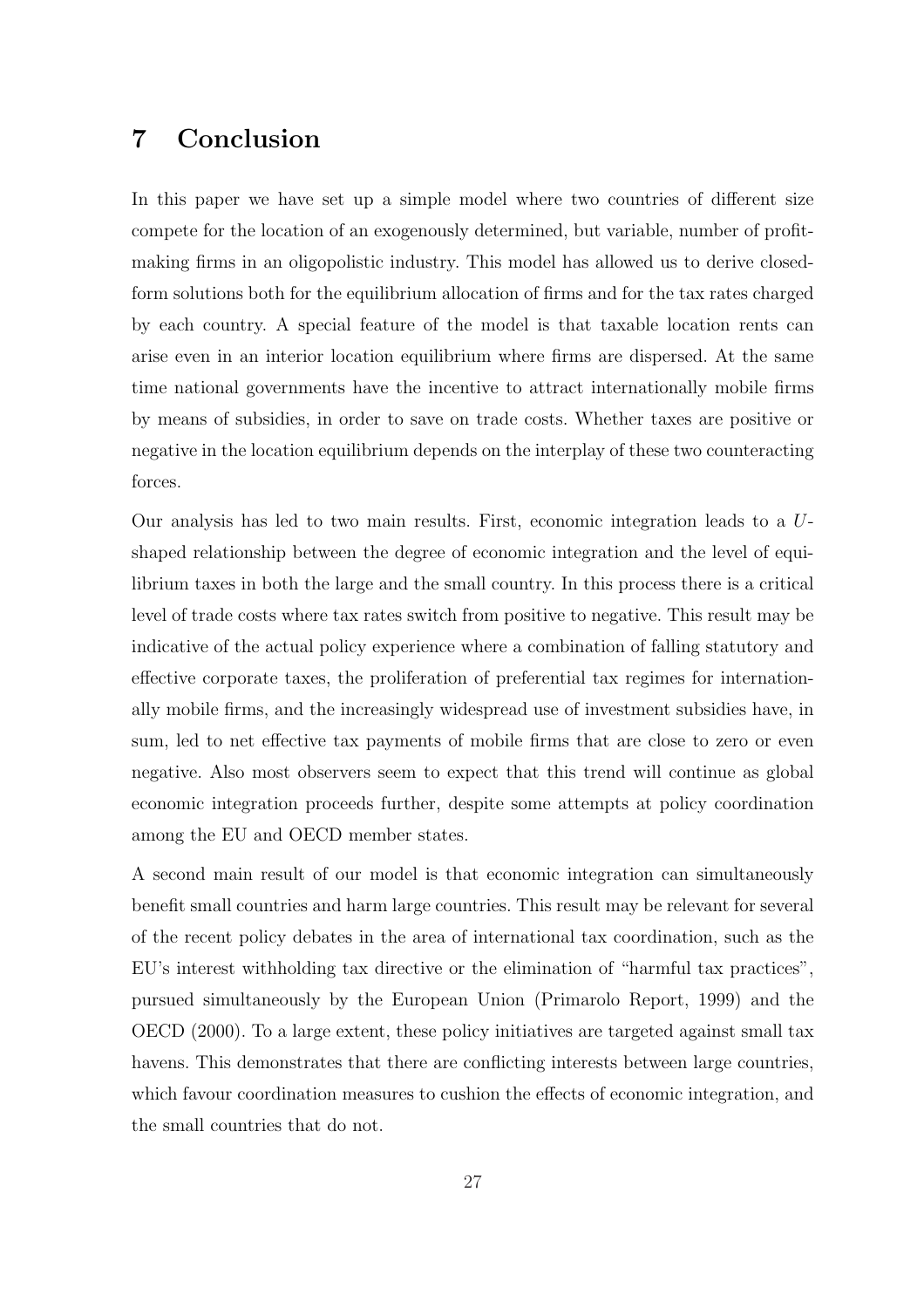## Appendix

### Derivation of equation set (22)

Substituting  $m$  from (10) into (14) and rearranging gives each country's best response function

$$
t_a = \frac{2\tau^2 k}{\beta \left[4(k+1) - n\right]} + \frac{\tau \mu \{(2n-1)[2(k+1) - n] - nk\}}{\beta(k+1)[4(k+1) - n]} + t_b \frac{\left[2(k+1) - n\right]}{\left[4(k+1) - n\right]},
$$
  

$$
t_b = \frac{2\tau^2 k}{\beta \left[4(k+1) - u\right]} - \frac{\tau \mu \{(2n-1)[2(k+1) - u] + uk\}}{\beta(k+1)[4(k+1) - u]} + t_a \frac{\left[2(k+1) - u\right]}{\left[4(k+1) - u\right]}
$$
(A.1)

where  $\mu \equiv [2(\alpha - w) - \tau] > 0$  and  $u \equiv (1 - n)$ . Solving the set of simultaneous equations (A.1) yields the reduced-form expressions for the Nash equilibrium taxes in the asymmetric equilibrium, given in (22).

## Proof of Proposition 3

Substituting  $(22)$  and  $(26)$  in country a's welfare function [eq.  $(13)$ ] and differentiating with respect to  $\tau$  gives

$$
\frac{\partial W_a}{\partial \tau} = \frac{\partial S_a}{\partial \tau} + t_a \frac{\partial m}{\partial \tau} + m \frac{\partial t_a}{\partial \tau}.
$$

Performing the derivations gives, in a first step

$$
\frac{\partial W_a}{\partial \tau} = \frac{\tau[2mk(k+1) + nk^2 - nm(k-m)] - nk^2(\alpha - w)}{\beta(k+1)^2}
$$

$$
-\frac{t_a(2n-1)(3k+2)(\alpha - w)}{\tau^2(6k+5)} + \frac{(2n-1)(3k+2)[2k+2-n]m(\alpha - w - \tau)}{\beta(k+1)^2(6k+5)}.
$$
 (A.2)

It is easily checked that this expression reduces to (29) when countries are symmetric  $(n = 0.5$  and hence  $m = k/2$ .

Evaluating (A.2) at  $\tilde{\tau}$ , as given in (30), yields

$$
\frac{\partial W_a}{\partial \tau}\Big|_{\tilde{\tau}} = \frac{(\alpha - w)(2n - 1)\Omega_a}{\beta(k + 1)^2(6k + 5)}
$$
 where  
\n
$$
\Omega_a \equiv \frac{2k(k + 1)(12k^2 + 33k + 18)}{8k + 11} + \frac{k(3k + 2)[n + (k + 1)(4n - 1)]}{2} + \frac{(2n - 1)(8k + 9)^2}{4(8k + 11)(6k + 5)}
$$
\n
$$
+ \frac{(3k + 2)[2(k + 1) - n][k(48k^2 + 82k + 35) - (2n - 1)(48k^2 + 86k + 36)]}{2(6k + 5)(8k + 11)}.
$$

Since  $\Omega_a > 0$  for all  $k > 1$  and  $n > 0.5$  by assumption, it follows that  $\partial W_a / \partial \tau |_{\tilde{\tau}} > 0$ .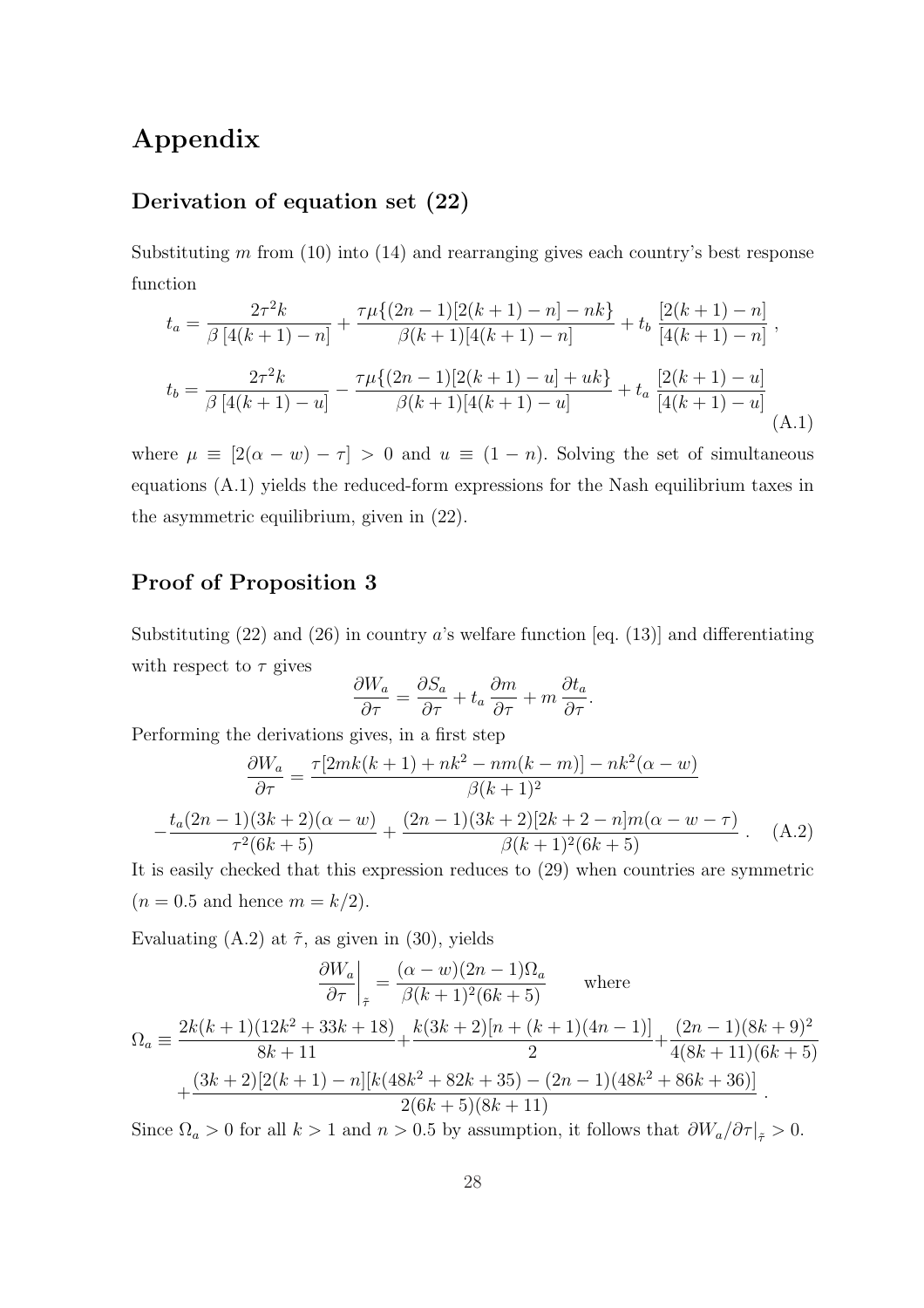For country  $b$  we proceed analogously. Using  $(22)$  and  $(26)$  in  $W_b$  [eq. (13)] and differentiating with respect to  $\tau$  gives

$$
\frac{\partial W_b}{\partial \tau} = \frac{\partial S_b}{\partial \tau} - t_b \frac{\partial m}{\partial \tau} + (k - m) \frac{\partial t_b}{\partial \tau}.
$$

Performing the derivations yields

$$
\frac{\partial W_b}{\partial \tau} = \frac{\tau[(k-m)k(2k+2+n) + m^2(1-n)] - k(\alpha - w)[(1-n)m + n(k-m)]}{\beta(k+1)^2}
$$

$$
+ \frac{t_b(2n-1)(3k+2)(\alpha - w)}{\tau^2(6k+5)} - \frac{(2n-1)(k-m)(\alpha - w - \tau)[2(k+1) + n(3k+2)]}{\beta(k+1)^2(6k+5)},
$$
(A.3)

which again reduces to (29) when  $n = 0.5$ .

Evaluating (A.3) at  $\tilde{\tau}$  gives

$$
\left. \frac{\partial W_b}{\partial \tau} \right|_{\tilde{\tau}} = \frac{- (\alpha - w)(2n - 1)\Omega_b}{\beta(k + 1)^2 (6k + 5)}
$$
 where

$$
\Omega_b = \frac{24k^3 + 19k^2 - 2k + 2(1 - n)(8k + 9)(3k + 2)(8k^2 + 8k - m)}{4(8k + 11)} \n+ \frac{(3k + 2)}{4} \left\{ k[4(k + 1)(2n - 1) + n] + \frac{(2n - 1)(8k + 9)[2(k + 1) + n(3k + 2)]}{(6k + 5)} \right\} \n+ \frac{(8k + 7)[2(k + 1) + n(3k + 2)](k - m)}{8k + 11}.
$$

Since  $\Omega_b > 0$  from  $k > 1$ ,  $n > 0.5$  and  $k > m$ , it follows that  $\frac{\partial W_b}{\partial \tau}|_{\tilde{\tau}} < 0$ , as stated in (31).

## Derivation of equation set (34)

We start from the following expressions for national welfare

$$
W_a = S_a + \Pi_a + \lambda t_a m, \qquad W_b = S_b + \Pi_b + \lambda t_b (k - m).
$$

Substituting in from (10), (12) and (32) and evaluating all terms at  $n = 0.5$  gives for country *i*'s best response function  $(i,j \in \{a,b\},\ i \neq j)$ 

$$
\frac{t_i \beta}{8\tau^2} [8\lambda(k+1) - (2k+1)] = \frac{k}{2} \left[ \lambda - \frac{1}{2} - \frac{[2(\alpha - w) - \tau]}{4\tau(k+1)} \right] + \frac{t_j \beta}{8\tau^2} [4\lambda(k+1) - (2k+1)].
$$

Combining the two best responses and manipulating terms yields the Nash equilibrium tax rates given in (34).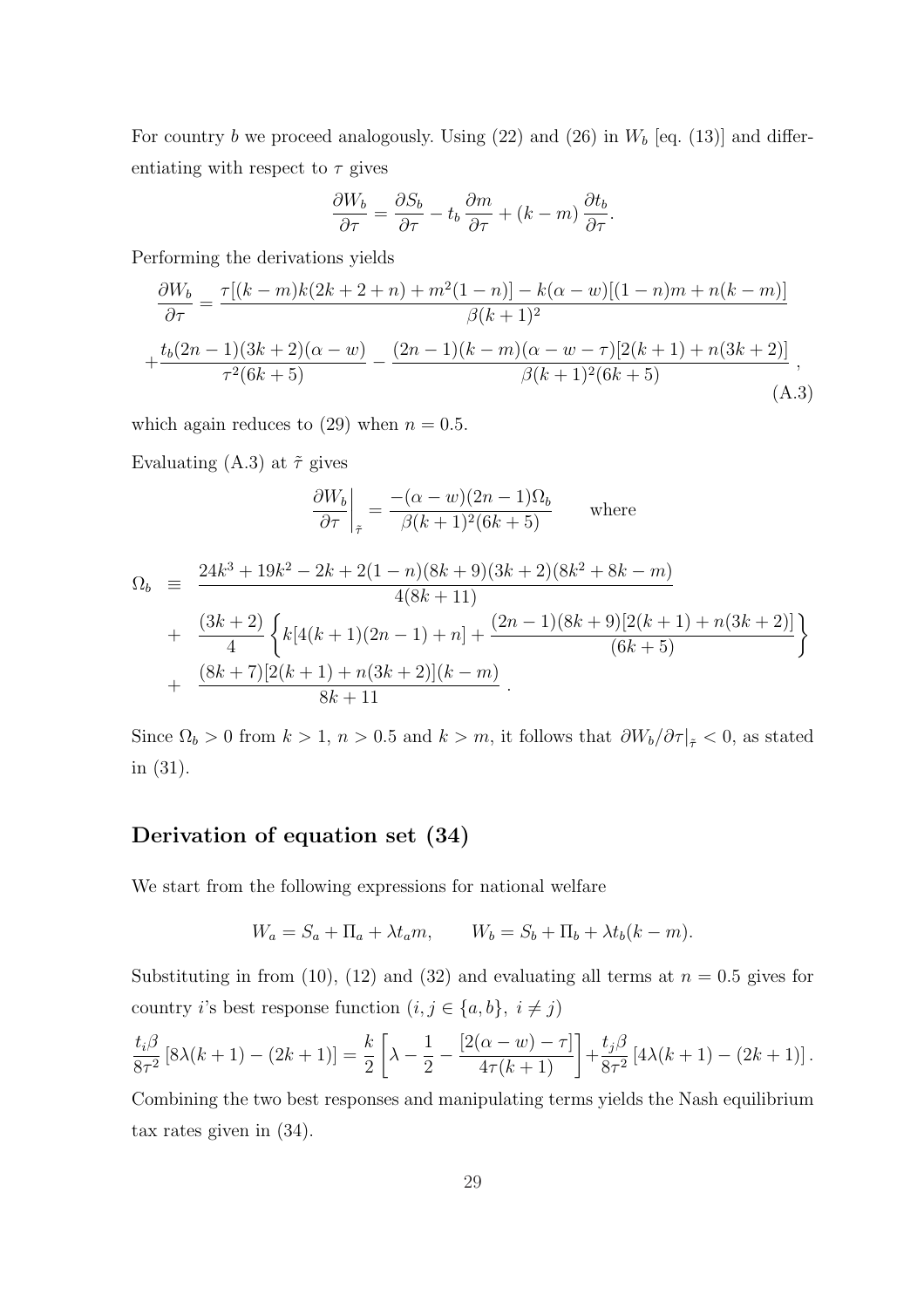## References

- Baldwin, R.E. and P. Krugman (2004), Agglomeration, integration and tax harmonisation. European Economic Review 48, 1-23.
- Bjorvatn, K. and C. Eckel (2006), Policy competition for foreign direct investment between asymmetric countries. European Economic Review 50, 1891-1906.
- Black, D.A., Hoyt, W.E. (1989), Bidding for firms. American Economic Review 79, 1249-1256.
- Borck, R. and M. Pflüger (2006), Agglomeration and tax competition. *European Eco*nomic Review 50, 647-668.
- Brander, J.A. and P.R. Krugman (1983), A 'Reciprocal Dumping' Model of International Trade. Journal of International Economics 15, 313-323.
- Bucovetsky, S. (1991), Asymmetric tax competition. Journal of Urban Economics 30, 167-181.
- Burbidge, J., K. Cuff and J. Leach (2006), Tax competition with heterogeneous firms. Journal of Public Economics 90, 533-549.
- Davies, R.B. (2005), State tax competition for foreign direct investment: A winnable war? Journal of International Economics 67, 498-512.
- Devereux, M.P., R. Griffith and A. Klemm (2002), Corporate income tax reforms and international tax competition. Economic Policy 35, 451-495.
- Ferrett, B. and I. Wooton (2005), Competing for a duopoly: international trade and tax competition. CEPR Discussion Paper 5379, London.
- Fuest, C. (2005), Economic integration and tax policy with endogenous foreign firm ownership, Journal of Public Economics 89, 1823-1840.
- Fumagalli, C. (2003), On the welfare effects of competition for foreign direct investment. European Economic Review 47, 963-983.